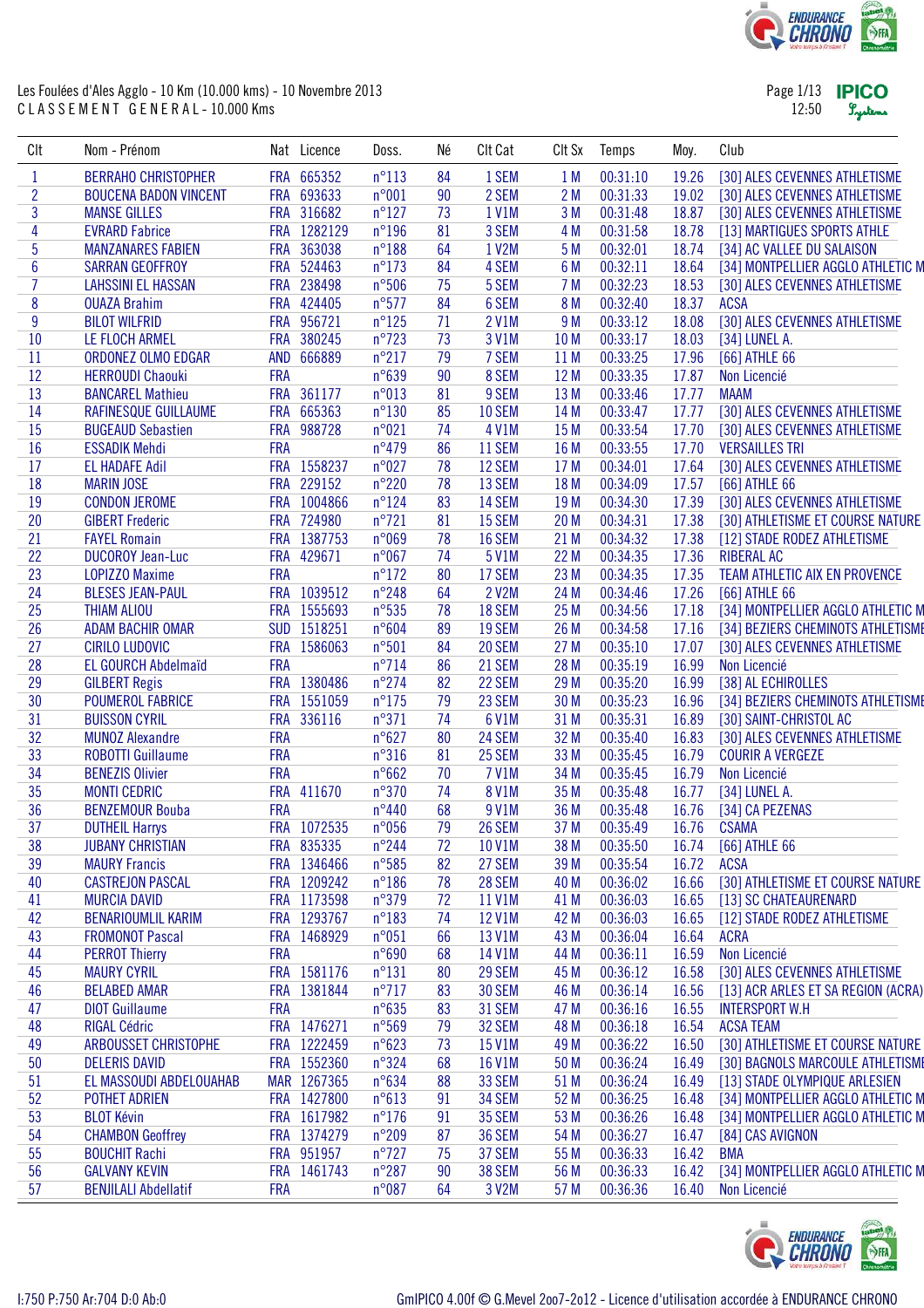

| Page 2/13 <b>IPICO</b> |         |
|------------------------|---------|
| 12:50                  | Lystems |

| CIt      | Nom - Prénom                                     |            | Nat Licence | Doss.           | Né       | Clt Cat       | CIt Sx           | Temps    | Moy.  | Club                              |
|----------|--------------------------------------------------|------------|-------------|-----------------|----------|---------------|------------------|----------|-------|-----------------------------------|
| 58       | <b>BENABDELKADER Mohamed</b>                     |            | FRA 1176128 | $n^{\circ}666$  | 94       | 1 ESM         | 58 M             | 00:36:41 | 16.36 | [34] LUNEL A.                     |
| 59       | <b>DURAND YOAN</b>                               |            | FRA 220052  | $n^{\circ}751$  | 91       | 39 SEM        | 59 M             | 00:36:45 | 16.33 | [84] CLUB SPORTIF AVIGNON MONTFAV |
| 60       | <b>SELTNER Gary</b>                              | <b>FRA</b> |             | n°661           | 84       | 40 SEM        | 60 M             | 00:36:46 | 16.32 | Non Licencié                      |
| 61       | <b>CHALIAS JEAN-CLAUDE</b>                       |            | FRA 1009410 | $n^{\circ}207$  | 70       | 17 V1M        | 61 M             | 00:36:49 | 16.30 | [07] AC BOURG-ST-ANDEOL PIERRELAT |
| 62       | <b>PLASENCIA REMI</b>                            |            | FRA 1523467 | n°368           | 71       | 18 V1M        | 62 M             | 00:36:57 | 16.24 | [13] SC CHATEAURENARD             |
| 63       | <b>RAYNAL LAURENT</b>                            |            | FRA 336415  | $n^{\circ}356$  | 75       | 41 SEM        | 63 M             | 00:36:59 | 16.23 | [30] SAINT-CHRISTOL AC            |
| 64       | <b>BORIE FLORIAN</b>                             |            | FRA 588842  | $n^{\circ}268$  | 92       | 2 ESM         | 64 M             | 00:37:00 | 16.22 | [34] MONTPELLIER AGGLO ATHLETIC M |
| 65       | <b>LACROIX FREDERIC</b>                          |            | FRA 156036  | $n^{\circ}153$  | 62       | 4 V2M         | 65 M             | 00:37:01 | 16.21 | [30] ALES CEVENNES ATHLETISME     |
| 66       | <b>CAMILLERI GISELLE</b>                         |            | MLT 1432950 | n°381           | 74       | 1 V1F         | 1F               | 00:37:02 | 16.20 | [63] USAM CLERMONT                |
| 67       | <b>ROUSSEL PATRICK</b>                           |            | FRA 210717  | $n^{\circ}191$  | 47       | 1 V3M         | 66 M             | 00:37:06 | 16.17 | [34] BEZIERS CHEMINOTS ATHLETISME |
| 68       | <b>VERMONT YANNICK</b>                           |            | FRA 243601  | n°561           | 84       | 42 SEM        | 67 M             | 00:37:09 | 16.15 | [48] ATHLETISME LOZERE            |
| 69       | <b>MAURIN MICHEL</b>                             |            | FRA 1347947 | n°335           | 61       | 5 V2M         | 68 M             | 00:37:11 | 16.14 | [30] SAINT-CHRISTOL AC            |
| 70       | <b>CAMBOM Jerome</b>                             | <b>FRA</b> |             | $n^{\circ}$ 744 | 82       | 43 SEM        | 69 M             | 00:37:11 | 16.14 | Non Licencié                      |
| 71       | <b>GELLY ERIC</b>                                |            | FRA 379627  | $n^{\circ}129$  | 71       | 19 V1M        | 70 M             | 00:37:12 | 16.13 | [30] ALES CEVENNES ATHLETISME     |
| 72       | <b>AYRAL DIDIER</b>                              |            | FRA 248819  | $n^{\circ}$ 726 | 62       | 6 V2M         | 71 M             | 00:37:15 | 16.11 | $[84]$ A.S.V.B.C.                 |
| 73       | <b>TABAROT Roland</b>                            | <b>FRA</b> |             | n°591           | 73       | 20 V1M        | 72 M             | 00:37:18 | 16.09 | Non Licencié                      |
| 74       | <b>GAUFFRE YVES</b>                              |            | FRA 238641  | n°364           | 58       | 7 V2M         | 73 M             | 00:37:18 | 16.09 | [34] MONTPELLIER AGGLO ATHLETIC M |
| 75       | <b>NAIZOT NICOLAS</b>                            |            | FRA 227414  | $n^{\circ}616$  | 86       | 44 SEM        | 74 M             | 00:37:19 | 16.08 | [30] ALES CEVENNES ATHLETISME     |
| 76       | <b>GIGOT SEBASTIEN</b>                           |            | FRA 747583  | n°523           | 74       | 21 V1M        | 75 M             | 00:37:21 | 16.06 | [30] AS VILLENEUVE-LES-AVIGNON    |
| 77       | <b>MARTIN Alexandre</b>                          |            | FRA 1479904 | $n^{\circ}161$  | 96       | 1 JUM         | 76 M             | 00:37:25 | 16.04 | [30] ALES CEVENNES ATHLETISME     |
| 78       | <b>BOUZEKRAOUI KAMEL</b>                         |            | FRA 437761  | $n^{\circ}669$  | 78       | 45 SEM        | 77 M             | 00:37:25 | 16.04 | [13] STADE OLYMPIQUE ARLESIEN     |
| 79       | <b>CAMAU NICOLAS</b>                             |            | FRA 322161  | $n^{\circ}443$  | 85       | 46 SEM        | 78 M             | 00:37:30 | 16.01 | [13] STADE OLYMPIQUE ARLESIEN     |
| 80       | <b>GILLMANN Fabrice</b>                          | <b>FRA</b> |             | n°095           | 78       | 47 SEM        | 79 M             | 00:37:30 | 16.00 | Non Licencié                      |
| 81       | <b>BARLAGUET MARION</b>                          |            | FRA 915627  | $n^{\circ}289$  | 85       | 1 SEF         | 2F               | 00:37:37 | 15.95 | [30] ATHLETISME ET COURSE NATURE  |
| 82       | <b>BOSCO PHILIPPE</b>                            |            | FRA 1000213 | $n^{\circ}242$  | 66       | 22 V1M        | 80 M             | 00:37:38 | 15.95 | [30] ATHLETISME ET COURSE NATURE  |
| 83       | <b>PONS Gael</b>                                 | <b>FRA</b> |             | $n^{\circ}267$  | 87       | 48 SEM        | 81 M             | 00:37:39 | 15.94 | MONTPELLIER AGGLO TRIATHLON       |
| 84       | <b>MAZET Alexandre</b>                           |            | FRA 1303979 | $n^{\circ}$ 735 | 77       | 49 SEM        | 82 M             | 00:37:42 | 15.92 | <b>ASAD</b>                       |
| 85       | <b>LACOSTE DAVID</b>                             |            | FRA 1083728 | $n^{\circ}$ 724 | 71       | 23 V1M        | 83 M             | 00:37:44 | 15.91 | [30] ASSP VERGEZE                 |
| 86       | <b>ZOUIHG Farid</b>                              | <b>FRA</b> |             | $n^{\circ}451$  | 74       | 24 V1M        | 84 M             | 00:37:44 | 15.91 | Non Licencié                      |
| 87       | <b>RAISSAC Quentin</b>                           | <b>FRA</b> |             | n°696           | 94       | 3 ESM         | 85 M             | 00:37:44 | 15.91 | Non Licencié                      |
| 88       | <b>RENON Olivier</b>                             |            | FRA 858517  | $n^{\circ}206$  | 61       | <b>8 V2M</b>  | 86 M             | 00:37:45 | 15.89 | <b>ACBP</b>                       |
| 89       | <b>JALABERT ROMAIN</b>                           |            | FRA 498676  | n°334           | 80       | <b>50 SEM</b> | 87 M             | 00:37:46 | 15.89 | [11] ATHLE 11                     |
| 90       | <b>GUIGON Laurent</b>                            | <b>FRA</b> |             | $n^{\circ}716$  | 67       | 25 V1M        | 88 M             | 00:37:47 | 15.89 | Non Licencié                      |
| 91       | <b>BLASCO Renaud</b>                             | <b>FRA</b> |             | $n^{\circ}235$  | 77       | 51 SEM        | 89 M             | 00:37:47 | 15.88 | Non Licencié                      |
| 92       | <b>GOUDJIL Ali</b>                               |            | FRA 378715  | $n^{\circ}439$  | 58       | 9 V2M         | 90 M             | 00:37:49 | 15.87 | [34] CA PEZENAS                   |
| 93       | <b>GIMENEZ JOSE</b>                              | <b>FRA</b> | 1064996     | n°079           | 72       | 26 V1M        | 91 M             | 00:37:50 | 15.86 | [34] LUNEL A.                     |
| 94       | <b>MILLERE Laurent</b>                           | <b>FRA</b> |             | $n^{\circ}653$  | 75       | 52 SEM        | 92 M             | 00:37:52 | 15.85 | <b>MPT ISTRES</b>                 |
|          |                                                  |            | FRA 572071  | $n^{\circ}245$  |          | 10 V2M        | 93 M             | 00:37:54 | 15.84 | [30] ALAJM SAINT-GILLES           |
| 95<br>96 | <b>MARTIN FRANCOIS</b><br><b>PAILHAS FLORENT</b> |            | FRA 1480273 | $n^{\circ}557$  | 62<br>95 | 2 JUM         | 94 M             | 00:37:54 | 15.83 | [48] ATHLETISME LOZERE            |
| 97       |                                                  | <b>FRA</b> |             |                 |          |               |                  |          | 15.83 | <b>DECATHLON ALES</b>             |
|          | <b>BALLESTER Jean-Philippe</b>                   |            |             | $n^{\circ}336$  | 72       | 27 V1M        | 95 M             | 00:37:54 |       |                                   |
| 98       | <b>NADAL Arnaud</b>                              |            | FRA 1242032 | $n^{\circ}576$  | 97       | 1 CAM         | 96 M             | 00:37:58 | 15.81 | <b>ACBP</b>                       |
| 99       | <b>LAMBERT SYLVAIN</b>                           |            | FRA 537321  | $n^{\circ}223$  | 74       | 28 V1M        | 97 M             | 00:37:58 | 15.81 | [30] ALAJM SAINT-GILLES           |
| 100      | <b>MICHAUT Adrien</b>                            | <b>FRA</b> |             | n°050           | 82       | 53 SEM        | 98 M             | 00:38:04 | 15.77 | <b>WAIEMA TRIATHLON</b>           |
| 101      | <b>MILLET Boris</b>                              |            | FRA 600269  | $n^{\circ}243$  | 95       | 3 JUM         | 99 M             | 00:38:06 | 15.75 | [30] ROCHEFORT SPORT ATHLETISME   |
| 102      | <b>MORRISSEY AMANDINE</b>                        |            | FRA 212914  | $n^{\circ}240$  | 83       | 2 SEF         | 3F               | 00:38:10 | 15.72 | [30] ROCHEFORT SPORT ATHLETISME   |
| 103      | <b>GINOUX David</b>                              | <b>FRA</b> |             | $n^{\circ}660$  | 77       | <b>54 SEM</b> | 100 M            | 00:38:12 | 15.71 | Non Licencié                      |
| 104      | <b>BERTAUX STEPHANE</b>                          |            | FRA 704751  | $n^{\circ}204$  | 67       | 29 V1M        | 101 M            | 00:38:12 | 15.71 | [34] MONTPELLIER AGGLO ATHLETIC M |
| 105      | <b>EVESQUE PATRICK</b>                           |            | FRA 247888  | $n^{\circ}122$  | 60       | 11 V2M        | 102 M            | 00:38:13 | 15.71 | [30] SAINT-CHRISTOL AC            |
| 106      | <b>JEANJEAN ERIC</b>                             |            | FRA 843401  | $n^{\circ}305$  | 65       | 30 V1M        | 103 M            | 00:38:19 | 15.66 | [30] SAINT-CHRISTOL AC            |
| 107      | <b>FOURNIER XAVIER</b>                           |            | FRA 1475282 | $n^{\circ}331$  | 82       | <b>55 SEM</b> | 104 M            | 00:38:21 | 15.65 | [30] AS VILLENEUVE-LES-AVIGNON    |
| 108      | <b>VIVANCOS-BOUDIAF NORA</b>                     | <b>FRA</b> | 276159      | $n^{\circ}134$  | 72       | 2 V1F         | 4 F              | 00:38:21 | 15.65 | [30] ALES CEVENNES ATHLETISME     |
| 109      | <b>CHAPIRON Lionel</b>                           | <b>FRA</b> |             | n°042           | 73       | 31 V1M        | 105 M            | 00:38:23 | 15.64 | Non Licencié                      |
| 110      | <b>COUTARD FRANCOIS</b>                          |            | FRA 1555717 | $n^{\circ}706$  | 77       | <b>56 SEM</b> | 106 M            | 00:38:24 | 15.63 | [30] SAINT-CHRISTOL AC            |
| 111      | <b>ALEXANDRE Bruno</b>                           | <b>FRA</b> |             | $n^{\circ}192$  | 77       | 57 SEM        | 107 M            | 00:38:27 | 15.61 | <b>FC BARBENTANE</b>              |
| 112      | <b>BADI Farid</b>                                | <b>FRA</b> |             | n°092           | 65       | 32 V1M        | 108 M            | 00:38:28 | 15.60 | Non Licencié                      |
| 113      | <b>VIDAL William</b>                             | <b>FRA</b> |             | $n^{\circ}438$  | 80       | <b>58 SEM</b> | 109 <sub>M</sub> | 00:38:28 | 15.60 | Non Licencié                      |
| 114      | <b>BES Benoit</b>                                | <b>FRA</b> |             | n°030           | 74       | 33 V1M        | 110 <sub>M</sub> | 00:38:30 | 15.59 | <b>FC BARBENTANE</b>              |

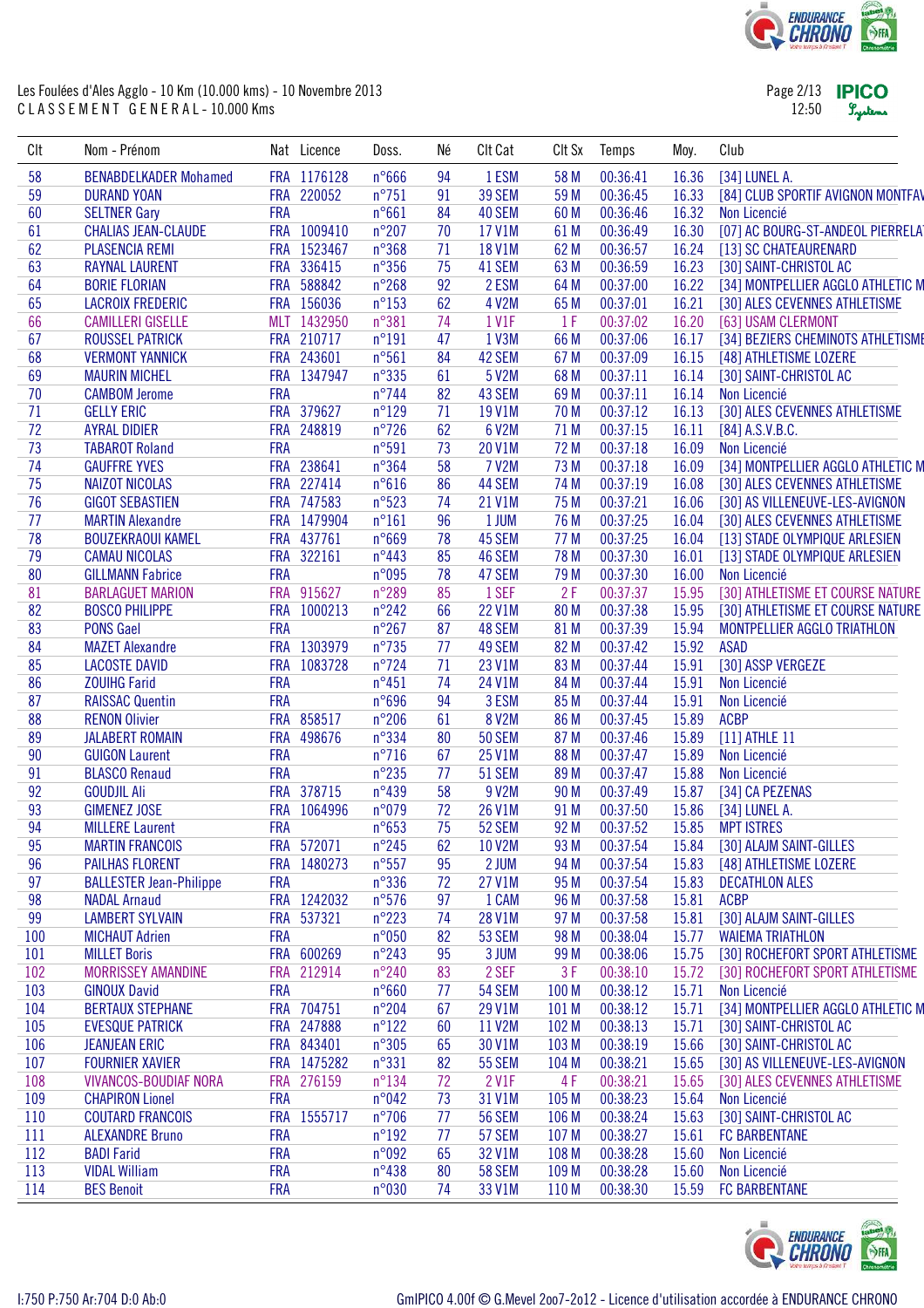

Page 3/13 **IPICO** 12:50 Lystems

| CIt | Nom - Prénom                |            | Nat Licence | Doss.           | Né       | Clt Cat            | CIt Sx           | Temps                | Moy.           | Club                                                               |
|-----|-----------------------------|------------|-------------|-----------------|----------|--------------------|------------------|----------------------|----------------|--------------------------------------------------------------------|
| 115 | <b>PASTOR Jules</b>         | <b>FRA</b> |             | $n^{\circ}$ 177 | 96       | 4 JUM              | 111 M            | 00:38:36             | 15.55          | Non Licencié                                                       |
| 116 | <b>PERAUD Benoit</b>        | <b>FRA</b> |             | $n^{\circ}$ 734 | 71       | 34 V1M             | 112 M            | 00:38:37             | 15.54          | Non Licencié                                                       |
| 117 | <b>VERNET Laurent</b>       | <b>FRA</b> |             | $n^{\circ}290$  | 77       | 59 SEM             | 113 M            | 00:38:43             | 15.50          | Non Licencié                                                       |
| 118 | <b>CHABAL SEBASTIEN</b>     |            | FRA 1555882 | n°586           | 84       | 60 SEM             | 114 M            | 00:38:43             | 15.50          | [34] MONTPELLIER AGGLO ATHLETIC M                                  |
| 119 | <b>CORDELLIER MICKAEL</b>   |            | FRA 1219027 | $n^{\circ}710$  | 76       | 61 SEM             | 115 M            | 00:38:43             | 15.50          | [84] CLUB SPORTIF AVIGNON MONTFAV                                  |
| 120 | <b>SAUTECOEUR Philippe</b>  |            | FRA 1358495 | $n^{\circ}168$  | 69       | 35 V1M             | 116 M            | 00:38:43             | 15.50          | <b>SMA</b>                                                         |
| 121 | <b>ROZIER CHRISTIAN</b>     |            | FRA 1542479 | n°249           | 58       | 12 V2M             | 117 M            | 00:38:45             | 15.48          | [30] ALAJM SAINT-GILLES                                            |
| 122 | <b>LEGRAND Sebastien</b>    | <b>FRA</b> |             | $n^{\circ}$ 720 | 76       | 62 SEM             | 118 M            | 00:38:48             | 15.47          | Non Licencié                                                       |
| 123 | <b>BRUNEL Luc</b>           | <b>FRA</b> |             | n°025           | 73       | 36 V1M             | 119 <sub>M</sub> | 00:38:48             | 15.47          | Non Licencié                                                       |
| 124 | <b>BENYAHIA Hassan</b>      | <b>FRA</b> |             | $n^{\circ}678$  | 70       | 37 V1M             | 120 M            | 00:38:48             | 15.46          | <b>NIMES TRAIL ATTITUDE</b>                                        |
| 125 | <b>SABATIER LUC</b>         |            | FRA 995186  | $n^{\circ}120$  | 62       | 13 V2M             | 121 M            | 00:38:49             | 15.46          | [30] ATHLETISME ET COURSE NATURE                                   |
| 126 | <b>DEVARIEUX PIERRE</b>     |            | FRA 1455752 | $n^{\circ}121$  | 75       | 63 SEM             | 122 M            | 00:38:49             | 15.46          | [30] ATHLETISME ET COURSE NATURE                                   |
| 127 | <b>GAYRAUD CORINNE</b>      |            | FRA 775635  | $n^{\circ}270$  | 76       | 3 SEF              | 5F               | 00:38:49             | 15.46          | [34] MONTPELLIER AGGLO ATHLETIC M                                  |
| 128 | PENARRUBIA STEPHAN          |            | FRA 1103529 | $n^{\circ}492$  | 71       | 38 V1M             | 123 M            | 00:38:50             | 15.45          | [30] ATHLETISME ET COURSE NATURE                                   |
| 129 | <b>VIALA SEBASTIEN</b>      |            | FRA 521845  | n°563           | 85       | 64 SEM             | 124 M            | 00:38:51             | 15.45          | [48] ATHLETISME LOZERE                                             |
| 130 | <b>RIEUTORD JEAN-MICHEL</b> |            | FRA 211942  | $n^{\circ}400$  | 62       | 14 V2M             | 125 M            | 00:38:51             | 15.45          | [30] SAINT-CHRISTOL AC                                             |
| 131 | <b>BOURG Sylvain</b>        | <b>FRA</b> |             | $n^{\circ}187$  | 82       | 65 SEM             | 126 M            | 00:38:52             | 15.44          | Non Licencié                                                       |
| 132 | <b>POLGE Guillaume</b>      | <b>FRA</b> |             | $n^{\circ}169$  | 77       | 66 SEM             | 127 M            | 00:38:54             | 15.43          | <b>SOLER TEAM TRAIL</b>                                            |
| 133 | <b>FILIPPI ALAIN</b>        |            | FRA 1035753 | $n^{\circ}676$  | 67       | 39 V1M             | 128 M            | 00:38:56             | 15.42          | [30] ASSP VERGEZE                                                  |
| 134 | <b>BOUABANE FREDERIC</b>    |            | FRA 1071715 | $n^{\circ}137$  | 64       | 15 V2M             | 129 M            | 00:38:57             | 15.41          | [30] ALES CEVENNES ATHLETISME                                      |
| 135 | <b>PORTEJOIE Pierre</b>     | <b>FRA</b> |             | n°096           | 74       | 40 V1M             | 130 M            | 00:38:58             | 15.40          | TEAM CONSEILS-COURSEAPIED.COM                                      |
| 136 | <b>ROUSSEL ALAIN</b>        |            | FRA 590015  | n°094           | 65       | 41 V1M             | 131 M            | 00:38:59             | 15.39          | [13] ACR ARLES ET SA REGION (ACRA)                                 |
| 137 | <b>RAZIER Jean-Marie</b>    | <b>FRA</b> |             | $n^{\circ}338$  | 67       | 42 V1M             | 132 M            | 00:39:00             | 15.39          | <b>COURIR A VAUVERT</b>                                            |
| 138 | <b>NICOLA Sebastien</b>     | <b>FRA</b> |             | $n^{\circ}198$  | 78       | 67 SEM             | 133 M            | 00:39:02             | 15.37          | Non Licencié                                                       |
| 139 | <b>BREYSSE Jacques</b>      |            | FRA 1550371 | n°057           | 61       | <b>16 V2M</b>      | 134 M            | 00:39:03             | 15.37          | <b>VEDAS ENDURANCE</b>                                             |
| 140 | <b>BIBAL Steven</b>         | <b>FRA</b> |             | n°090           | 92       | 4 ESM              | 135 M            | 00:39:03             | 15.37          | Non Licencié                                                       |
| 141 | <b>VADANT RENAUD</b>        |            | FRA 955714  | $n^{\circ}679$  | 81       | 68 SEM             | 136 M            | 00:39:03             | 15.37          | [30] ENTENTE NIMES ATHLETISME                                      |
| 142 | <b>COURNET Herve</b>        | <b>FRA</b> |             | $n^{\circ}665$  | 68       | 43 V1M             | 137 M            | 00:39:06             | 15.35          | Non Licencié                                                       |
| 143 | <b>MARTINEZ Arnaud</b>      | <b>FRA</b> |             | n°073           | 83       | 69 SEM             | 138 M            | 00:39:07             | 15.34          | Non Licencié                                                       |
| 144 | <b>COURANT Emmanuel</b>     | <b>FRA</b> |             | n°004           | 74       | 44 V1M             | 139 M            | 00:39:08             | 15.34          | <b>FC BARBENTANE</b>                                               |
| 145 | <b>CARAVEO FLORIAN</b>      | <b>FRA</b> | 1460034     | n°548           | 87       | <b>70 SEM</b>      | 140 M            | 00:39:10             | 15.32          | [48] ATHLETISME LOZERE                                             |
| 146 | <b>JULLIAN Arnaud</b>       | <b>FRA</b> |             | $n^{\circ}190$  | 85       | <b>71 SEM</b>      | 141 M            | 00:39:10             | 15.32          | Non Licencié                                                       |
| 147 | <b>DELUBAC Simon</b>        | <b>FRA</b> |             | n°081           | 95       | 5 JUM              | 142 M            | 00:39:13             | 15.30          | Non Licencié                                                       |
| 148 | <b>EGRON David</b>          | <b>FRA</b> |             | $n^{\circ}228$  | 69       | 45 V1M             | 143 M            | 00:39:13             | 15.30          | Non Licencié                                                       |
| 149 | <b>GANGLOFF ROSARIO</b>     |            | FRA 279295  | n°342           | 64       | 1 V <sub>2</sub> F | 6F               |                      | 15.30          |                                                                    |
| 150 | <b>DEVESSE Alain</b>        | <b>FRA</b> | 1565736     |                 |          |                    |                  | 00:39:13             |                | [34] BEZIERS CHEMINOTS ATHLETISME<br>[30] ALES CEVENNES ATHLETISME |
| 151 | <b>ALLARD Quentin</b>       | <b>FRA</b> |             | n°038<br>n°532  | 67<br>84 | 46 V1M<br>72 SEM   | 144 M<br>145 M   | 00:39:17<br>00:39:19 | 15.28<br>15.27 | Non Licencié                                                       |
|     |                             |            |             |                 |          |                    |                  |                      |                |                                                                    |
| 152 | <b>SIRE DAVID</b>           |            | FRA 1357212 | n°084           | 78       | 73 SEM             | 146 M            | 00:39:19             | 15.26          | [34] MONTPELLIER ATHLETIC RUNNING                                  |
| 153 | <b>GUSTINCIE David</b>      | <b>FRA</b> |             | $n^{\circ}739$  | 68       | 47 V1M             | 147 M            | 00:39:21             | 15.25          | Non Licencié                                                       |
| 154 | <b>FLANDIN Thierry</b>      | <b>FRA</b> |             | n°373           | 60       | 17 V2M             | 148 M            | 00:39:22             | 15.25          | <b>ALES TRIATHLON</b>                                              |
| 155 | <b>LAROPPE Remi</b>         | <b>FRA</b> |             | n°047           | 88       | <b>74 SEM</b>      | 149 M            | 00:39:22             | 15.24          | Non Licencié                                                       |
| 156 | <b>BOHRER JULIEN</b>        |            | FRA 1566912 | n°526           | 95       | 6 JUM              | 150 M            | 00:39:23             | 15.24          | [34] MONTPELLIER AGGLO ATHLETIC M                                  |
| 157 | <b>BRAUT STEPHANE</b>       |            | FRA 1463380 | n°089           | 89       | <b>75 SEM</b>      | 151 M            | 00:39:24             | 15.23          | [30] ALES CEVENNES ATHLETISME                                      |
| 158 | <b>RODRIGUES Thierry</b>    |            | FRA 126906  | $n^{\circ}323$  | 62       | 18 V2M             | 152 M            | 00:39:27             | 15.21          | <b>BCAM</b>                                                        |
| 159 | <b>LIMONGI Michel</b>       | <b>FRA</b> |             | $n^{\circ}261$  | 81       | <b>76 SEM</b>      | 153 M            | 00:39:29             | 15.20          | Non Licencié                                                       |
| 160 | <b>LETHUILLIER Josselin</b> | <b>FRA</b> |             | $n^{\circ}$ 179 | 77       | 77 SEM             | 154 M            | 00:39:31             | 15.19          | Non Licencié                                                       |
| 161 | <b>GOMEZ FREDERIC</b>       |            | FRA 1484240 | $n^{\circ}$ 238 | 62       | 19 V2M             | 155 M            | 00:39:33             | 15.17          | [34] GANGES COURT                                                  |
| 162 | <b>FOUREL Colin</b>         | <b>FRA</b> |             | n°054           | 93       | 5 ESM              | 156 M            | 00:39:36             | 15.15          | Non Licencié                                                       |
| 163 | <b>COCCI JEAN-MARC</b>      |            | FRA 279172  | n°302           | 72       | 48 V1M             | 157 M            | 00:39:37             | 15.15          | [13] MARSEILLE ATHLETISME                                          |
| 164 | <b>VEDEL RICHARD</b>        |            | FRA 1166924 | $n^{\circ}505$  | 76       | <b>78 SEM</b>      | 158 M            | 00:39:41             | 15.12          | [30] ALES CEVENNES ATHLETISME                                      |
| 165 | <b>MARTINEZ Loic</b>        | <b>FRA</b> |             | $n^{\circ}753$  | 97       | 2 CAM              | 159 M            | 00:39:43             | 15.11          | Non Licencié                                                       |
| 166 | HOLLEY JEAN-FRANCOIS        |            | FRA 1269333 | n°308           | 78       | <b>79 SEM</b>      | 160 M            | 00:39:44             | 15.11          | [34] MONTPELLIER ATHLETIC RUNNING                                  |
| 167 | <b>MAURIN JEAN-LOUIS</b>    |            | FRA 501209  | $n^{\circ}554$  | 63       | 20 V2M             | 161 M            | 00:39:45             | 15.10          | [48] ATHLETISME LOZERE                                             |
| 168 | <b>CAROUMBAYE JULES</b>     |            | FRA 192858  | $n^{\circ}269$  | 60       | 21 V2M             | 162 M            | 00:39:46             | 15.09          | [30] ALAJM SAINT-GILLES                                            |
| 169 | <b>COOKE JEREMY</b>         |            | GBR 600200  | $n^{\circ}281$  | 66       | 49 V1M             | 163 M            | 00:39:50             | 15.07          | [30] ALAJM SAINT-GILLES                                            |
| 170 | <b>TOLMOS GILBERT</b>       |            | FRA 737826  | $n^{\circ}522$  | 55       | 22 V2M             | 164 M            | 00:39:52             | 15.05          | [30] ALAJM SAINT-GILLES                                            |
| 171 | <b>PUYOO-HIALLE Franck</b>  |            | FRA 1005731 | n°046           | 70       | 50 V1M             | 165 M            | 00:39:52             | 15.05          | <b>MARC</b>                                                        |

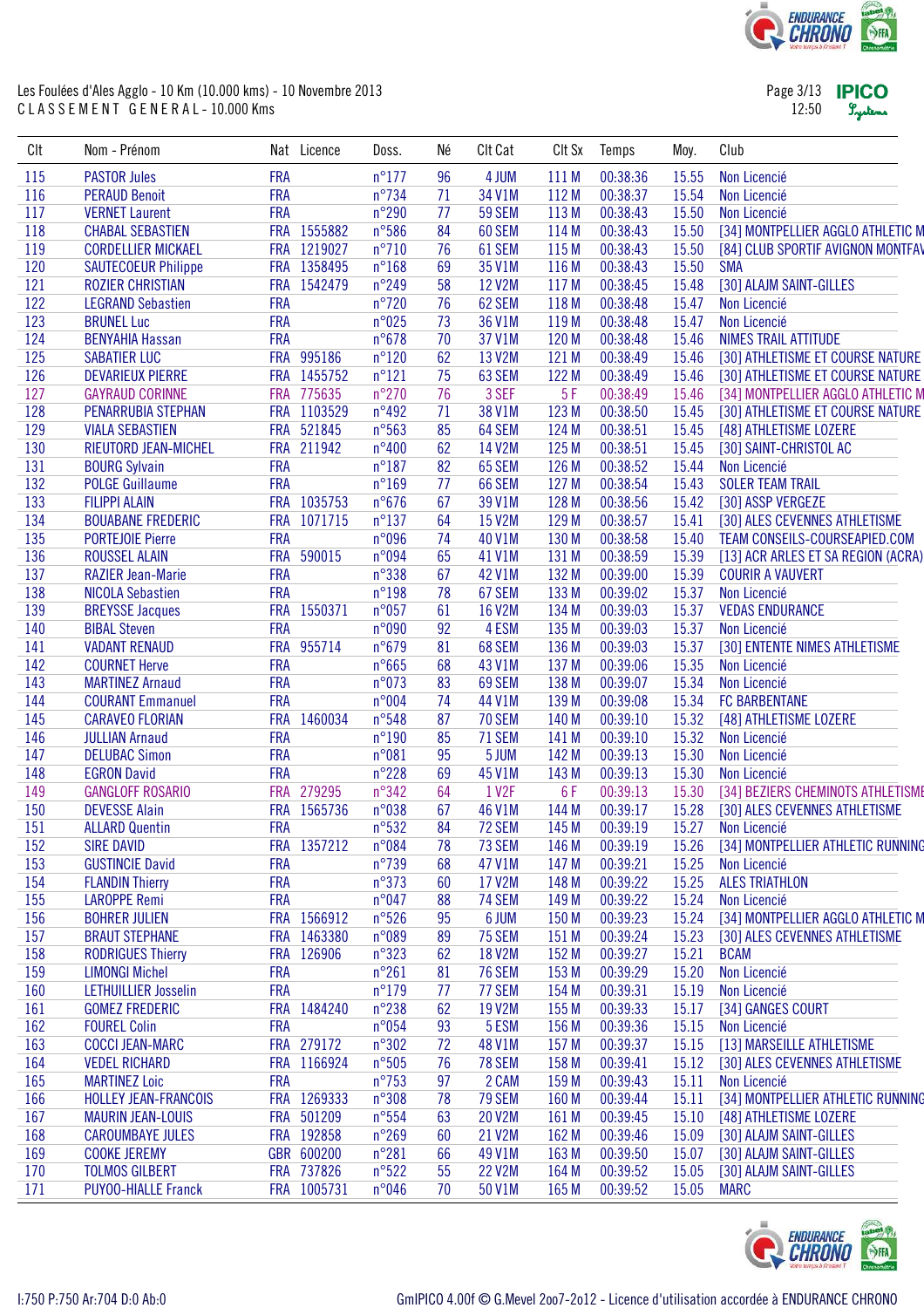

| Page 4/13 | <b>IPICO</b> |
|-----------|--------------|
| 12:50     | Lystems      |

| CIt | Nom - Prénom                 |            | Nat Licence | Doss.           | Né | Clt Cat            | CIt Sx | Temps    | Moy.  | Club                               |
|-----|------------------------------|------------|-------------|-----------------|----|--------------------|--------|----------|-------|------------------------------------|
| 172 | <b>TALAGRAND DIDIER</b>      |            | FRA 927164  | $n^{\circ}250$  | 58 | 23 V2M             | 166 M  | 00:39:53 | 15.05 | [30] ALAJM SAINT-GILLES            |
| 173 | <b>DUSSARGUES DAMIEN</b>     |            | FRA 1269677 | $n^{\circ}189$  | 82 | 80 SEM             | 167 M  | 00:39:53 | 15.05 | [30] ALES CEVENNES ATHLETISME      |
| 174 | <b>BUGEAUD ELIANE</b>        | <b>FRA</b> | 113968      | $n^{\circ}155$  | 83 | 4 SEF              | 7F     | 00:39:53 | 15.04 | [30] ALES CEVENNES ATHLETISME      |
| 175 | <b>ESTIENNE Christophe</b>   | <b>FRA</b> |             | $n^{\circ}$ 725 | 72 | 51 V1M             | 168 M  | 00:39:54 | 15.04 | Non Licencié                       |
| 176 | <b>BRUN Jean-Luc</b>         | <b>FRA</b> |             | $n^{\circ}202$  | 66 | 52 V1M             | 169 M  | 00:39:57 | 15.02 | <b>COURIR A VERGEZE</b>            |
| 177 | <b>BERNARD Dorian</b>        |            | FRA 1615331 | $n^{\circ}$ 749 | 90 | 81 SEM             | 170 M  | 00:39:58 | 15.02 | <b>ASEM MONTPELLIER</b>            |
| 178 | <b>BENOIT Fabien</b>         |            | FRA 235446  | n°402           | 83 | 82 SEM             | 171 M  | 00:39:58 | 15.01 | <b>VCA</b>                         |
| 179 | <b>BARONI JACQUES</b>        |            | FRA 382894  | $n^{\circ}477$  | 58 | 24 V2M             | 172 M  | 00:39:58 | 15.01 | [30] ATHLETISME ET COURSE NATURE   |
| 180 | <b>CHEVALLIER Sebastien</b>  | <b>FRA</b> |             | $n^{\circ}537$  | 79 | 83 SEM             | 173 M  | 00:40:00 | 15.00 | <b>CEVENNES ENDURANCE</b>          |
| 181 | <b>GALANT JEAN-MARC</b>      |            | FRA 120554  | $n^{\circ}377$  | 72 | 53 V1M             | 174 M  | 00:40:03 | 14.98 | [34] MONTPELLIER AGGLO ATHLETIC M  |
| 182 | <b>GERBAL Thomas</b>         |            | FRA 1618070 | $n^{\circ}550$  | 92 | 6 ESM              | 175 M  | 00:40:09 | 14.95 | [48] ATHLETISME LOZERE             |
| 183 | <b>BOURREL ALAIN</b>         |            | FRA 479574  | $n^{\circ}$ 229 | 48 | 2 V3M              | 176 M  | 00:40:10 | 14.94 | [34] MONTPELLIER AGGLO ATHLETIC M  |
| 184 | RAFINESQUE MATTHIEU          |            | FRA 367539  | n°389           | 89 | 84 SEM             | 177 M  | 00:40:13 | 14.92 | [30] ALES CEVENNES ATHLETISME      |
| 185 | <b>BATAILLE Maxime</b>       | <b>FRA</b> |             | n°075           | 87 | 85 SEM             | 178 M  | 00:40:17 | 14.90 | Non Licencié                       |
| 186 | <b>HERCULE SAMUEL</b>        |            | FRA 1592486 | $n^{\circ}587$  | 72 | 54 V1M             | 179 M  | 00:40:17 | 14.89 | [30] SAINT-CHRISTOL AC             |
| 187 | <b>PICAUD François</b>       | <b>FRA</b> |             | $n^{\circ}213$  | 93 | 7 ESM              | 180 M  | 00:40:18 | 14.89 | Non Licencié                       |
| 188 | <b>PONS LILIAN</b>           |            | FRA 1089274 | $n^{\circ}218$  | 79 | 86 SEM             | 181 M  | 00:40:19 | 14.88 | [66] ATHLE 66                      |
| 189 | <b>GALTIER Stephan</b>       |            | FRA 426195  | $n^{\circ}199$  | 74 | 55 V1M             | 182 M  | 00:40:20 | 14.88 | <b>VCA</b>                         |
| 190 | <b>GORET Jean-Marie</b>      | <b>FRA</b> |             | $n^{\circ}212$  | 54 | 3 V3M              | 183 M  | 00:40:26 | 14.84 | Non Licencié                       |
| 191 | <b>DUBOIS Florian</b>        | <b>FRA</b> |             | $n^{\circ}756$  | 91 | 87 SEM             | 184 M  | 00:40:27 | 14.84 | Non Licencié                       |
| 192 | PELLEGRINO PHILIPPE          |            | FRA 1369340 | n°588           | 68 | 56 V1M             | 185 M  | 00:40:27 | 14.83 | [13] ACR ARLES ET SA REGION (ACRA) |
| 193 | <b>ROSANIA DANIEL</b>        |            | FRA 1534688 | $n^{\circ}151$  | 75 | 88 SEM             | 186 M  | 00:40:28 | 14.83 | [30] ALES CEVENNES ATHLETISME      |
| 194 | <b>DJILLALI William</b>      |            | FRA 1524154 | n°037           | 69 | 57 V1M             | 187 M  | 00:40:29 | 14.83 | [30] ALES CEVENNES ATHLETISME      |
| 195 | <b>ANDRIES DAVID</b>         |            | FRA 1577667 | $n^{\circ}109$  | 78 | 89 SEM             | 188 M  | 00:40:30 | 14.82 | [30] ROCHEFORT SPORT ATHLETISME    |
| 196 | <b>CAMPOLI Florent</b>       |            | FRA 1549197 | n°581           | 78 | 90 SEM             | 189 M  | 00:40:33 | 14.80 | <b>ASAD MONTELIMAR</b>             |
| 197 | <b>RUÉ Cédric</b>            | <b>FRA</b> |             | $n^{\circ}291$  | 74 | 58 V1M             | 190 M  | 00:40:33 | 14.80 | Non Licencié                       |
| 198 | <b>BOUTA Houda</b>           |            | FRA 1553044 | $n^{\circ}367$  | 80 | 5 SEF              | 8F     | 00:40:35 | 14.79 | [84] CAS AVIGNON                   |
| 199 | <b>GREFFEUILLE Pascal</b>    | <b>FRA</b> |             | $n^{\circ}167$  | 74 | 59 V1M             | 191 M  | 00:40:36 | 14.78 | <b>COURIR A VERGEZE</b>            |
| 200 | <b>BOURGET OLIVIER</b>       |            | FRA 1529463 | $n^{\circ}152$  | 79 | 91 SEM             | 192 M  | 00:40:43 | 14.74 | [30] ALES CEVENNES ATHLETISME      |
| 201 | <b>COMBES DOMINIQUE</b>      |            | FRA 407185  | n°343           | 54 | 1 V3F              | 9F     | 00:40:44 | 14.73 | [34] BEZIERS CHEMINOTS ATHLETISME  |
| 202 | <b>TAHIRI Samir</b>          | <b>FRA</b> |             | $n^{\circ}$ 748 | 83 | 92 SEM             | 193 M  | 00:40:47 | 14.72 | <b>GANGES COURT</b>                |
| 203 | <b>SEIMANN Aymerick</b>      | <b>FRA</b> |             | $n^{\circ}621$  | 97 | 3 CAM              | 194 M  | 00:40:47 | 14.71 | Non Licencié                       |
| 204 | <b>SPELLER JULIEN</b>        | <b>FRA</b> | 1552076     | $n^{\circ}$ 275 | 79 | 93 SEM             | 195 M  | 00:40:48 | 14.71 | [30] SAINT-CHRISTOL AC             |
| 205 | <b>MOULIN ANNE</b>           |            | FRA 537929  | $n^{\circ}556$  | 92 | 1 ESF              | 10F    | 00:40:49 | 14.70 | [48] ATHLETISME LOZERE             |
| 206 | <b>ESPARCEL Jean</b>         | <b>FRA</b> |             | $n^{\circ}$ 745 | 51 | 4 V3M              | 196 M  | 00:40:49 | 14.70 | Non Licencié                       |
| 207 | <b>SIVILLA KEVIN</b>         |            | FRA 1009302 | n°560           | 92 | 8 ESM              | 197 M  | 00:40:51 | 14.69 | [48] ATHLETISME LOZERE             |
| 208 | <b>CLOUX JEAN</b>            |            | FRA 1073690 | $n^{\circ}252$  | 90 | 94 SEM             | 198 M  | 00:40:57 | 14.65 | [30] SAINT-CHRISTOL AC             |
| 209 | RICARD CHRISTOPHE            |            | FRA 177835  | $n^{\circ}178$  | 67 | 60 V1M             | 199 M  | 00:41:04 | 14.62 | [30] ATHLETISME ET COURSE NATURE   |
| 210 | <b>GARCIA Henri</b>          | <b>FRA</b> |             | $n^{\circ}104$  | 67 | 61 V1M             | 200 M  | 00:41:06 | 14.60 | Non Licencié                       |
| 211 | <b>CALDESAIGUES FREDERIC</b> |            | FRA 1410033 | $n^{\circ}$ 149 | 72 | 62 V1M             | 201 M  | 00:41:09 | 14.58 | [30] ALES CEVENNES ATHLETISME      |
| 212 | <b>BEAUCLAIR Laurent</b>     | <b>FRA</b> |             | $n^{\circ}463$  | 96 | 7 JUM              | 202 M  | 00:41:10 | 14.58 | Non Licencié                       |
| 213 | <b>GUILLAUME Pierre</b>      | <b>FRA</b> |             | $n^{\circ}670$  |    | $1 - M$            | 203 M  | 00:41:11 | 14.57 | Non Licencié                       |
| 214 | <b>BERTOLINO EVELYNE</b>     |            | FRA 1004529 | $n^{\circ}214$  | 73 | 3 V1F              | 11F    | 00:41:11 | 14.57 | [13] MARSEILLE ATHLETISME          |
| 215 | <b>FEUTRIER FLORENCE</b>     | <b>FRA</b> | 554535      | $n^{\circ}511$  | 81 | 6 SEF              | 12F    | 00:41:14 | 14.56 | [66] ATHLE 66                      |
| 216 | <b>LAGATHU Christophe</b>    | <b>FRA</b> |             | $n^{\circ}226$  | 73 | 63 V1M             | 204 M  | 00:41:17 | 14.54 | Non Licencié                       |
| 217 | <b>NAVARRO Philippe</b>      | <b>FRA</b> |             | n°003           | 71 | 64 V1M             | 205 M  | 00:41:19 | 14.52 | Non Licencié                       |
| 218 | <b>TOUAMI PIERRE</b>         |            | FRA 1545659 | n°562           | 64 | 25 V2M             | 206 M  | 00:41:20 | 14.52 | [48] ATHLETISME LOZERE             |
| 219 | <b>DUCHOSSOIS Siegfried</b>  | <b>FRA</b> |             | $n^{\circ}672$  | 91 | <b>95 SEM</b>      | 207 M  | 00:41:25 | 14.49 | <b>ALES TRIATHLON</b>              |
| 220 | <b>CABRERA Salvador</b>      |            | FRA 1233312 | n°076           | 69 | 65 V1M             | 208 M  | 00:41:26 | 14.48 | ALAJM COSTIERE SAINT GILLES        |
| 221 | <b>SEGURA Bruno</b>          | <b>FRA</b> |             | $n^{\circ}467$  | 65 | 66 V1M             | 209 M  | 00:41:27 | 14.48 | Non Licencié                       |
| 222 | <b>PHILIP Christophe</b>     |            | FRA 1403479 | $n^{\circ}565$  | 69 | 67 V1M             | 210 M  | 00:41:29 | 14.46 | [48] CA LANGOGNE                   |
| 223 | <b>FOURDRINIER SYLVIE</b>    | <b>FRA</b> | 467288      | $n^{\circ}432$  | 57 | 2 V <sub>2</sub> F | 13F    | 00:41:32 | 14.45 | [34] MONTPELLIER AGGLO ATHLETIC M  |
| 224 | <b>DUMAS Tony</b>            | <b>FRA</b> |             | n°309           | 97 | 4 CAM              | 211 M  | 00:41:34 | 14.44 | Non Licencié                       |
| 225 | <b>PIO Roland</b>            | <b>FRA</b> |             | $n^{\circ}$ 278 | 58 | 26 V2M             | 212 M  | 00:41:35 | 14.43 | <b>FC BARBENTANE</b>               |
| 226 | <b>PHILIPPE Yann</b>         | <b>FRA</b> |             | n°008           | 82 | <b>96 SEM</b>      | 213 M  | 00:41:37 | 14.42 | Non Licencié                       |
| 227 | <b>BOURZAC Christopher</b>   |            | FRA 1553582 | n°029           | 91 | 97 SEM             | 214 M  | 00:41:40 | 14.40 | S.C.A.C                            |
| 228 | <b>GEILLE THOMAS</b>         |            | FRA 275319  | n°329           | 89 | 98 SEM             | 215 M  | 00:41:43 | 14.39 | [30] AS VILLENEUVE-LES-AVIGNON     |

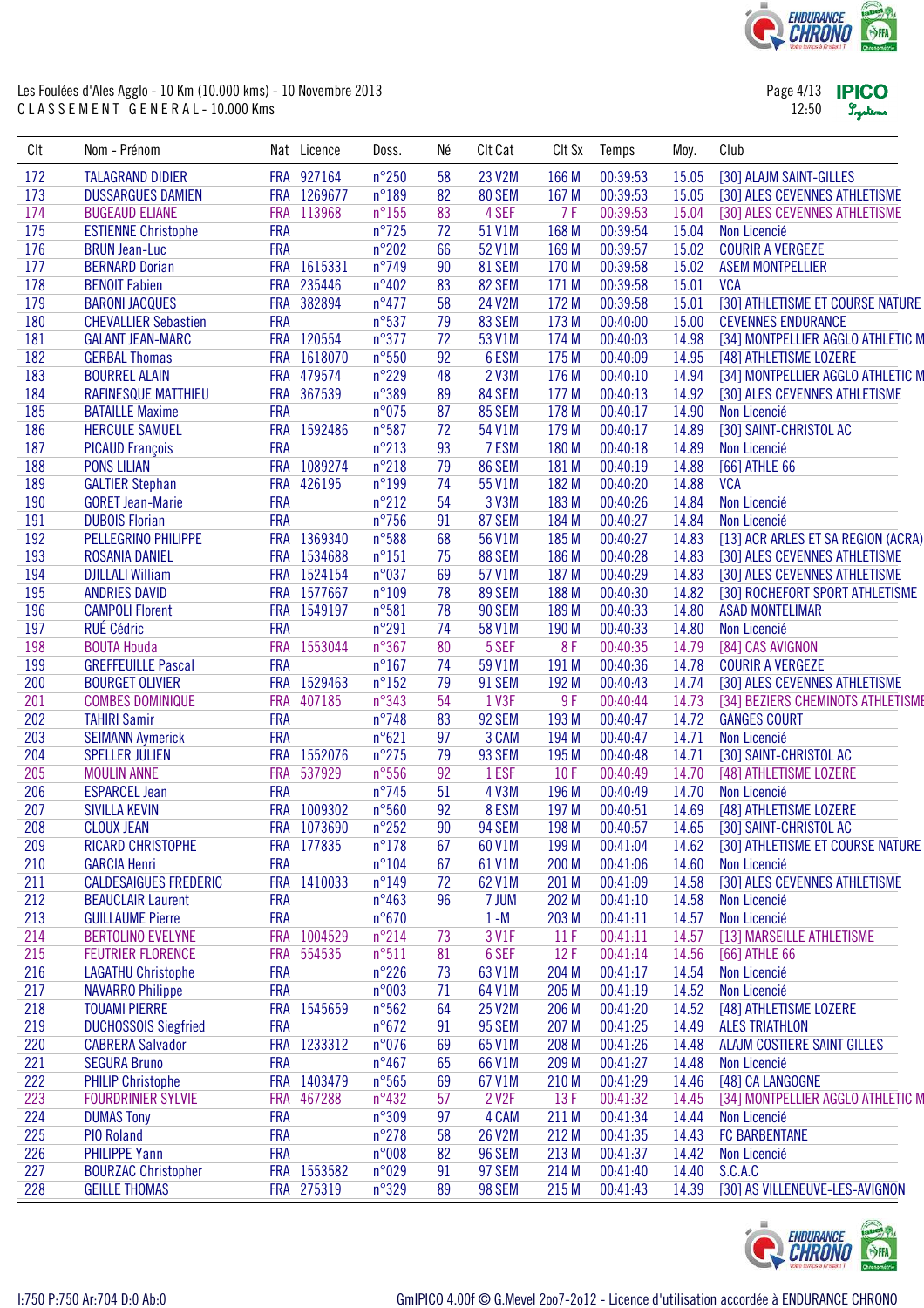

| Page 5/13 | <b>IPICC</b> |
|-----------|--------------|
| 12:50     | Lystem       |

| Clt | Nom - Prénom                                  |            | Nat Licence | Doss.           | Né | Clt Cat           | CIt Sx | Temps    | Moy.  | Club                              |
|-----|-----------------------------------------------|------------|-------------|-----------------|----|-------------------|--------|----------|-------|-----------------------------------|
| 229 | <b>CLARTÉ Stéphane</b>                        |            | FRA 1567244 | n°049           | 72 | 68 V1M            | 216 M  | 00:41:43 | 14.38 | [30] ALES CEVENNES ATHLETISME     |
| 230 | <b>DEMERAUX EVELYNE</b>                       |            | FRA 277641  | n°391           | 56 | 3 V <sub>2F</sub> | 14F    | 00:41:45 | 14.38 | [30] BAGNOLS MARCOULE ATHLETISME  |
| 231 | <b>GAMBA CHRISTIAN</b>                        |            | FRA 1303236 | n°339           | 58 | 27 V2M            | 217 M  | 00:41:47 | 14.36 | [30] ATHLETISME ET COURSE NATURE  |
| 232 | <b>PAUL LAURENT</b>                           |            | FRA 1578479 | $n^{\circ}297$  | 65 | 69 V1M            | 218 M  | 00:41:47 | 14.36 | [30] ALAJM SAINT-GILLES           |
| 233 | <b>LONGEARET ALAIN</b>                        | <b>FRA</b> | 303119      | $n^{\circ}241$  | 56 | <b>28 V2M</b>     | 219 M  | 00:41:48 | 14.36 | [30] ROCHEFORT SPORT ATHLETISME   |
| 234 | <b>ALARON Jean-Pierre</b>                     | <b>FRA</b> |             | n°080           | 67 | 70 V1M            | 220 M  | 00:41:49 | 14.35 | <b>COURIR EN UZEGE</b>            |
| 235 | <b>BERNIER Jean-Philippe</b>                  | <b>FRA</b> |             | $n^{\circ}102$  | 71 | 71 V1M            | 221 M  | 00:41:50 | 14.35 | $\omega$                          |
| 236 | <b>GILLET Corinne</b>                         | <b>FRA</b> |             | n°583           | 68 | 4 V1F             | 15F    | 00:41:52 | 14.34 | Non Licencié                      |
| 237 | <b>PIBOU FLORENT</b>                          |            | FRA 612641  | $n^{\circ}139$  | 69 | 72 V1M            | 222 M  | 00:41:52 | 14.33 | [30] ALES CEVENNES ATHLETISME     |
| 238 | <b>LAIGLE Roland</b>                          |            | FRA 609767  | $n^{\circ}434$  | 63 | <b>29 V2M</b>     | 223 M  | 00:41:56 | 14.31 | ASA FEZIN-VENISSIEU               |
| 239 | <b>GRANEL Sebastien</b>                       | <b>FRA</b> |             | n°093           | 77 | 99 SEM            | 224 M  | 00:41:58 | 14.30 | <b>CEVENNES ENDURANCE</b>         |
| 240 | <b>LAHOUN Jean-Pierre</b>                     | <b>FRA</b> |             | $n^{\circ}184$  | 49 | 5 V3M             | 225 M  | 00:42:02 | 14.28 | Non Licencié                      |
| 241 | <b>BEKKAOUI Saïd</b>                          | <b>FRA</b> |             | $n^{\circ}444$  | 52 | 6 V3M             | 226 M  | 00:42:08 | 14.24 | [13] STADE OLYMPIQUE ARLESIEN     |
| 242 | <b>RUIZ Florent</b>                           | <b>FRA</b> |             | $n^{\circ}322$  | 81 | <b>100 SEM</b>    | 227 M  | 00:42:09 | 14.24 | Non Licencié                      |
| 243 | <b>GUTHERZ Clara</b>                          |            | FRA 1545983 | $n^{\circ}516$  | 88 | 7 SEF             | 16F    | 00:42:11 | 14.23 | [75] XVE ATHLETIC CLUB            |
| 244 | <b>SERRANO Sylvain</b>                        | <b>FRA</b> |             | n°538           | 67 | 73 V1M            | 228 M  | 00:42:11 | 14.23 | Non Licencié                      |
| 245 | <b>GONON Frederic</b>                         |            | FRA 1577351 | n°059           | 73 | 74 V1M            | 229 M  | 00:42:12 | 14.22 | <b>RSA</b>                        |
| 246 | <b>OUBEZZA Mohamed</b>                        | <b>FRA</b> |             | $n^{\circ}315$  | 78 | <b>101 SEM</b>    | 230 M  | 00:42:19 | 14.18 | <b>COURIR A VERGEZE</b>           |
| 247 | <b>SIGISCAR PATRICE</b>                       |            | FRA 1013890 | $n^{\circ}741$  | 65 | 75 V1M            | 231 M  | 00:42:20 | 14.17 | [30] ENTENTE NIMES ATHLETISME     |
| 248 | <b>LAURENCENA Sebastien</b>                   | <b>FRA</b> |             | n°513           | 83 | <b>102 SEM</b>    | 232 M  | 00:42:21 | 14.17 | <b>WEIMEA TRIATHLON CLUB</b>      |
| 249 | <b>BEDDA Joel</b>                             | <b>FRA</b> |             | n°490           | 87 | <b>103 SEM</b>    | 233 M  | 00:42:23 | 14.16 | Non Licencié                      |
| 250 | <b>BENIEJAS Maxime</b>                        | <b>FRA</b> |             | $n^{\circ}687$  | 92 | 9 ESM             | 234 M  | 00:42:23 | 14.16 | <b>ARTE SUAVE</b>                 |
| 251 | <b>VERMEERSCH Anaëlle</b>                     | <b>FRA</b> |             | $n^{\circ}195$  | 81 | 8 SEF             | 17F    | 00:42:23 | 14.16 | Non Licencié                      |
| 252 | <b>BENEZET FREDERIC</b>                       |            | FRA 1569013 | $n^{\circ}123$  | 63 | 30 V2M            | 235 M  | 00:42:24 | 14.15 | [30] SAINT-CHRISTOL AC            |
| 253 | <b>THENAZY OLIVIER</b>                        |            | FRA 1546774 | n°099           | 68 | 76 V1M            | 236 M  | 00:42:28 | 14.13 | [34] LUNEL A.                     |
| 254 | <b>ELMOUBARAK BRAHIM</b>                      |            | FRA 473588  | n°691           | 59 | 31 V2M            | 237 M  | 00:42:30 | 14.12 | [34] MONTPELLIER ATHLETIC RUNNING |
| 255 |                                               | <b>FRA</b> |             | n°573           | 73 | 77 V1M            | 238 M  |          | 14.11 |                                   |
|     | <b>DURAND Frederic William</b>                |            | FRA 268087  | n°070           | 55 |                   |        | 00:42:31 |       | Non Licencié                      |
| 256 | <b>ROUZE Pascal</b><br><b>BENDELAÏD Assen</b> |            |             |                 |    | 32 V2M            | 239 M  | 00:42:33 | 14.10 | <b>ACBP</b>                       |
| 257 |                                               | <b>FRA</b> |             | $n^{\circ}447$  | 56 | 33 V2M            | 240 M  | 00:42:34 | 14.10 | ÷.                                |
| 258 | <b>BONO Claude</b>                            |            | FRA 1244654 | $n^{\circ}$ 174 | 46 | <b>7 V3M</b>      | 241 M  | 00:42:36 | 14.08 | Non Licencié                      |
| 259 | <b>CORREIA Delmindo</b>                       | <b>FRA</b> |             | $n^{\circ}731$  | 74 | 78 V1M            | 242 M  | 00:42:37 | 14.08 | Non Licencié                      |
| 260 | <b>NICOLAS GREGORY</b>                        |            | FRA 1556474 | $n^{\circ}231$  | 84 | <b>104 SEM</b>    | 243 M  | 00:42:38 | 14.08 | [34] MONTPELLIER AGGLO ATHLETIC M |
| 261 | <b>CUGINI Walter</b>                          |            | FRA 1240838 | $n^{\circ}293$  | 59 | 34 V2M            | 244 M  | 00:42:38 | 14.07 | [30] ASSP VERGEZE                 |
| 262 | <b>BENIRBAH Mohamed</b>                       | <b>FRA</b> |             | n°419           | 69 | 79 V1M            | 245 M  | 00:42:41 | 14.06 | Non Licencié                      |
| 263 | <b>MOMPERT Laurent</b>                        | <b>FRA</b> |             | n°018           | 67 | 80 V1M            | 246 M  | 00:42:41 | 14.06 | Non Licencié                      |
| 264 | <b>GIRAUD Pascal</b>                          | <b>FRA</b> |             | $n^{\circ}636$  | 79 | <b>105 SEM</b>    | 247 M  | 00:42:42 | 14.05 | <b>VELO CLUB SALINDRES</b>        |
| 265 | <b>FABRE Hugo</b>                             | <b>FRA</b> |             | $n^{\circ}663$  | 83 | <b>106 SEM</b>    | 248 M  | 00:42:43 | 14.05 | Non Licencié                      |
| 266 | <b>DENIS Corinne</b>                          | <b>FRA</b> |             | $n^{\circ}640$  | 74 | 5 V1F             | 18F    | 00:42:47 | 14.03 | Non Licencié                      |
| 267 | <b>BARRE Thierry</b>                          | <b>FRA</b> |             | $n^{\circ}657$  | 72 | 81 V1M            | 249 M  | 00:42:48 | 14.02 | Non Licencié                      |
| 268 | <b>SABATIER DAVID</b>                         |            | FRA 1555812 | $n^{\circ}264$  | 69 | 82 V1M            | 250 M  | 00:42:49 | 14.02 | [30] ATHLETISME ET COURSE NATURE  |
| 269 | <b>LANCE Jean-Christophe</b>                  | <b>FRA</b> |             | n°086           | 67 | 83 V1M            | 251 M  | 00:42:50 | 14.01 | <b>ALES TRIATHLON</b>             |
| 270 | <b>SALGUES Tanguy</b>                         |            | FRA 1545880 | $n^{\circ}156$  | 75 | <b>107 SEM</b>    | 252 M  | 00:42:51 | 14.01 | [30] ALES CEVENNES ATHLETISME     |
| 271 | <b>FALDUZZI Sébastien</b>                     | <b>FRA</b> |             | n°328           | 82 | <b>108 SEM</b>    | 253 M  | 00:42:51 | 14.00 | Non Licencié                      |
| 272 | <b>JANAS Marjorie</b>                         | <b>FRA</b> |             | $n^{\circ}355$  | 74 | 6 V1F             | 19F    | 00:42:53 | 13.99 | Non Licencié                      |
| 273 | <b>FERHAT ALI</b>                             |            | FRA 1550671 | n°549           | 70 | 84 V1M            | 254 M  | 00:42:56 | 13.98 | [48] ATHLETISME LOZERE            |
| 274 | <b>MANCA BRUNO</b>                            |            | FRA 1316988 | $n^{\circ}145$  | 66 | 85 V1M            | 255 M  | 00:42:56 | 13.98 | [30] ALES CEVENNES ATHLETISME     |
| 275 | <b>LEFEBVRE JACQUES</b>                       |            | FRA 1545856 | $n^{\circ}205$  | 43 | 1 V4M             | 256 M  | 00:42:58 | 13.97 | [30] UZES AC                      |
| 276 | <b>NOUIS JOSY</b>                             |            | FRA 218520  | $n^{\circ}633$  | 61 | 4 V2F             | 20F    | 00:43:01 | 13.95 | [30] ATHLETISME ET COURSE NATURE  |
| 277 | PINTO JOSE                                    |            | FRA 1522721 | $n^{\circ}558$  | 70 | 86 V1M            | 257 M  | 00:43:03 | 13.94 | [48] ATHLETISME LOZERE            |
| 278 | <b>BIDEAULT Jacky</b>                         | <b>FRA</b> |             | $n^{\circ}232$  | 57 | 35 V2M            | 258 M  | 00:43:05 | 13.93 | Non Licencié                      |
| 279 | <b>BARRIERE Nicole</b>                        | <b>FRA</b> |             | $n^{\circ}300$  | 64 | 5 V2F             | 21F    | 00:43:05 | 13.93 | <b>TEMPS COURSE</b>               |
| 280 | <b>D'ANNA Mickael</b>                         | <b>FRA</b> |             | $n^{\circ}421$  | 86 | <b>109 SEM</b>    | 259 M  | 00:43:06 | 13.93 | Non Licencié                      |
| 281 | <b>MARTIN MARC</b>                            |            | FRA 504537  | $n^{\circ}658$  | 58 | 36 V2M            | 260 M  | 00:43:09 | 13.91 | [11] AC NARBONNE MEDITERRANEE     |
| 282 | <b>MERIGNAT BRANDON</b>                       |            | FRA 1487871 | $n^{\circ}555$  | 96 | 8 JUM             | 261 M  | 00:43:10 | 13.90 | [48] ATHLETISME LOZERE            |
| 283 | <b>THOMELIN Fabrice</b>                       | <b>FRA</b> |             | n°078           | 75 | <b>110 SEM</b>    | 262 M  | 00:43:13 | 13.89 | <b>BOURDIC SPORTS LOISIRS</b>     |
| 284 | <b>ROBIN LORRAINE</b>                         |            | FRA 1496945 | $n^{\circ}222$  | 77 | 9 SEF             | 22F    | 00:43:14 | 13.88 | [30] ALAJM SAINT-GILLES           |
| 285 | <b>PONCE Jeremy</b>                           | <b>FRA</b> |             | n°016           | 85 | <b>111 SEM</b>    | 263 M  | 00:43:16 | 13.87 | Non Licencié                      |
|     |                                               |            |             |                 |    |                   |        |          |       |                                   |

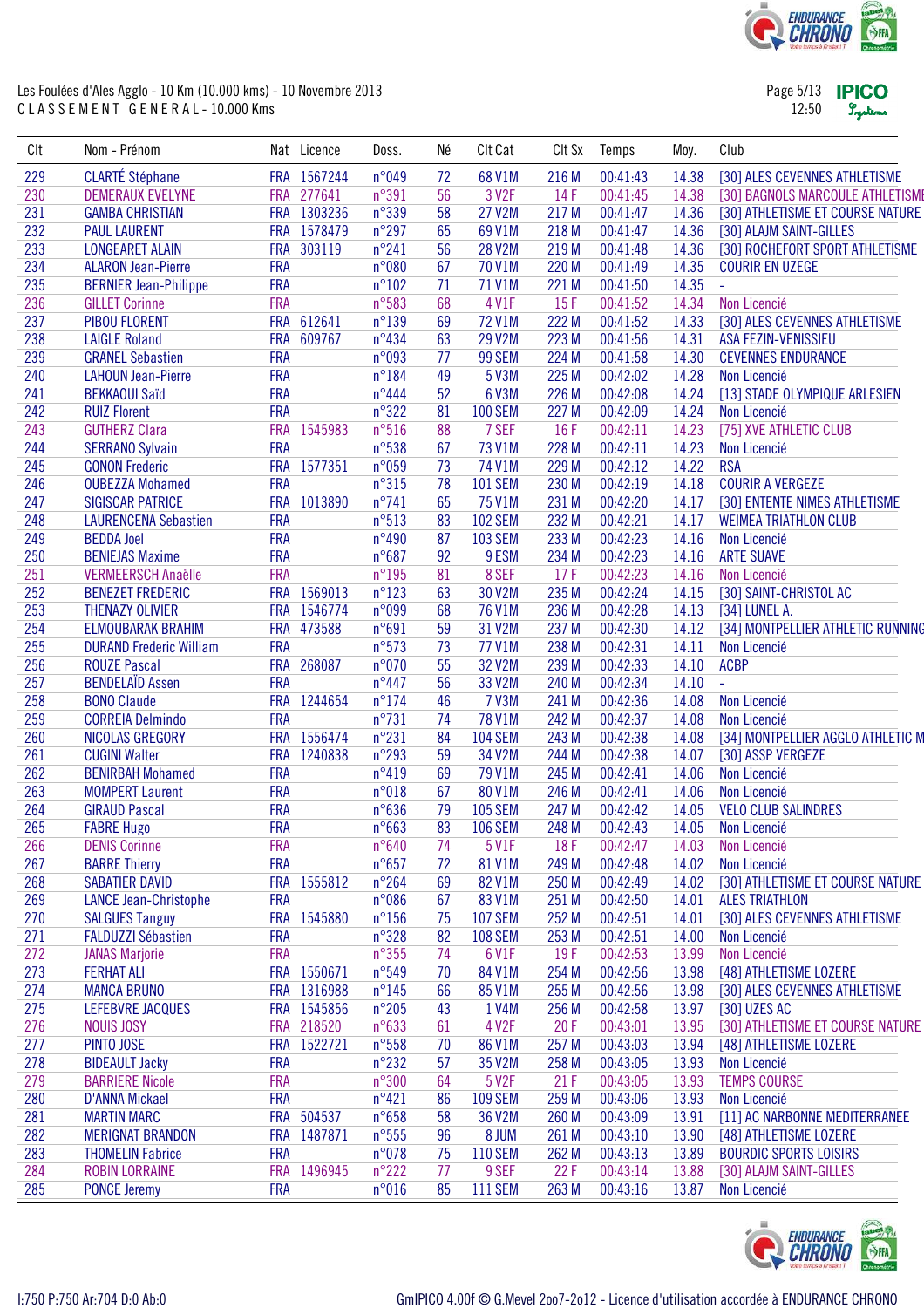

Page 6/13 **IPICO** 12:50 Lystems

| CIt | Nom - Prénom                  |            | Nat Licence | Doss.           | Né | Clt Cat        | CIt Sx | Temps    | Moy.  | Club                              |
|-----|-------------------------------|------------|-------------|-----------------|----|----------------|--------|----------|-------|-----------------------------------|
| 286 | <b>TIMOTEI Alain</b>          | <b>FRA</b> |             | $n^{\circ}366$  | 63 | 37 V2M         | 264 M  | 00:43:17 | 13.87 | LES BIPEDES DE LA VAUNAGE         |
| 287 | <b>THIBON Alfred</b>          | <b>FRA</b> |             | $n^{\circ}646$  | 86 | <b>112 SEM</b> | 265 M  | 00:43:17 | 13.87 | Non Licencié                      |
| 288 | <b>ANTON ALBERTO</b>          |            | FRA 1485149 | $n^{\circ}200$  | 70 | 87 V1M         | 266 M  | 00:43:18 | 13.86 | [30] ALAJM SAINT-GILLES           |
| 289 | <b>LAINE DAMIEN</b>           | <b>FRA</b> | 1527719     | $n^{\circ}282$  | 91 | <b>113 SEM</b> | 267 M  | 00:43:18 | 13.86 | [34] MONTPELLIER AGGLO ATHLETIC M |
| 290 | <b>LOPEZ Franck</b>           | <b>FRA</b> |             | $n^{\circ}688$  | 85 | <b>114 SEM</b> | 268 M  | 00:43:21 | 13.84 | <b>ARTE SUAVE</b>                 |
| 291 | <b>ZACCONI Florian</b>        | <b>FRA</b> |             | $n^{\circ}571$  | 89 | <b>115 SEM</b> | 269 M  | 00:43:24 | 13.83 | Non Licencié                      |
| 292 | <b>PASCAL Gérard</b>          | <b>FRA</b> | 938049      | $n^{\circ}597$  | 49 | <b>8 V3M</b>   | 270 M  | 00:43:26 | 13.82 | [48] EVEIL MENDOIS ACM            |
| 293 | <b>VINCENS FANETTE</b>        | <b>FRA</b> | 766359      | $n^{\circ}256$  | 59 | 6 V2F          | 23F    | 00:43:29 | 13.80 | [30] ENTENTE NIMES ATHLETISME     |
| 294 | <b>BILAUT Florence</b>        | <b>FRA</b> |             | $n^{\circ}119$  | 76 | <b>10 SEF</b>  | 24F    | 00:43:31 | 13.79 | Non Licencié                      |
| 295 | <b>DJOUDI BACHIR</b>          | <b>FRA</b> | 602792      | $n^{\circ}239$  | 68 | 88 V1M         | 271 M  | 00:43:32 | 13.79 | [30] ROCHEFORT SPORT ATHLETISME   |
| 296 | <b>MARTIN Nicolas</b>         | <b>FRA</b> |             | $n^{\circ}683$  | 90 | <b>116 SEM</b> | 272 M  | 00:43:33 | 13.78 | <b>RIRE_COURIR</b>                |
| 297 | <b>GUILLAUME Paul</b>         | <b>FRA</b> |             | $n^{\circ}667$  | 97 | 5 CAM          | 273 M  | 00:43:34 | 13.77 | <b>CROCO D'AIRAIN</b>             |
| 298 | <b>MEMBRAT XAVIER</b>         |            | FRA 1269681 | $n^{\circ}148$  | 66 | 89 V1M         | 274 M  | 00:43:37 | 13.76 | [30] ALES CEVENNES ATHLETISME     |
| 299 | <b>SALEANDRO FRANCIS</b>      |            | FRA 1522090 | $n^{\circ}347$  | 61 | 38 V2M         | 275 M  | 00:43:38 | 13.75 | [30] MC NIMES                     |
| 300 | <b>HIGONNET NICOLE</b>        | <b>FRA</b> | 487054      | $n^{\circ}544$  | 60 | <b>7 V2F</b>   | 25F    | 00:43:40 | 13.74 | [30] ALAJM SAINT-GILLES           |
| 301 | <b>CHARLES Olivier</b>        | <b>FRA</b> |             | $n^{\circ}519$  | 73 | 90 V1M         | 276 M  | 00:43:43 | 13.73 | Non Licencié                      |
| 302 | <b>LAUTRU GERALDINE</b>       |            | FRA 126905  | $n^{\circ}344$  | 65 | <b>7 V1F</b>   | 26F    | 00:43:44 | 13.72 | [34] BEZIERS CHEMINOTS ATHLETISME |
| 303 | <b>BAGNOL GILBERT</b>         | <b>FRA</b> | 1349313     | $n^{\circ}142$  | 49 | 9 V3M          | 277 M  | 00:43:46 | 13.71 | [30] ALES CEVENNES ATHLETISME     |
| 304 | <b>MEJIAS Gael</b>            | <b>FRA</b> |             | $n^{\circ}288$  | 87 | <b>117 SEM</b> | 278 M  | 00:43:46 | 13.71 | Non Licencié                      |
| 305 | <b>BRICON ROBERT</b>          |            | FRA 1546940 | $n^{\circ}108$  | 64 | 39 V2M         | 279 M  | 00:43:47 | 13.71 | [07] AC BOURG-ST-ANDEOL PIERRELAT |
| 306 | <b>JULLIE LAURENT Clement</b> | <b>FRA</b> | 1349318     | n°409           | 92 | <b>10 ESM</b>  | 280 M  | 00:43:47 | 13.71 | [30] ALES CEVENNES ATHLETISME     |
| 307 | <b>GARBOUGE Frederic</b>      | <b>FRA</b> |             | n°011           | 80 | <b>118 SEM</b> | 281 M  | 00:43:48 | 13.70 | Non Licencié                      |
| 308 | <b>HIGONNET PATRICK</b>       |            | FRA 487052  | $n^{\circ}545$  | 57 | 40 V2M         | 282 M  | 00:43:49 | 13.70 | [30] ALAJM SAINT-GILLES           |
| 309 | <b>DECOBERT ARMEL</b>         | <b>FRA</b> | 1560036     | $n^{\circ}313$  | 74 | 91 V1M         | 283 M  | 00:43:49 | 13.70 | [30] ATHLETISME ET COURSE NATURE  |
| 310 | <b>NAFRAICHEUR Claude</b>     | <b>FRA</b> |             | $n^{\circ}524$  | 55 | 41 V2M         | 284 M  | 00:43:52 | 13.68 | <b>CROCO D'AIRAIN</b>             |
| 311 | <b>KRAWEZIK Benjamin</b>      | <b>FRA</b> |             | $n^{\circ}648$  | 86 | <b>119 SEM</b> | 285 M  | 00:43:53 | 13.67 | Non Licencié                      |
| 312 | <b>ARNOUX Marion</b>          | <b>FRA</b> | 382896      | $n^{\circ}263$  | 91 | <b>11 SEF</b>  | 27F    | 00:43:56 | 13.66 | [30] ALES CEVENNES ATHLETISME     |
| 313 | <b>REVERSAT GILLES</b>        | <b>FRA</b> | 815946      | $n^{\circ}251$  | 52 | 10 V3M         | 286 M  | 00:43:56 | 13.66 | [30] ALAJM SAINT-GILLES           |
| 314 | <b>DALMAS Patrick</b>         | <b>FRA</b> | 1488236     | n°005           | 64 | 42 V2M         | 287 M  | 00:43:59 | 13.65 | <b>LUNEL ATHLETISME</b>           |
| 315 | <b>BOHRER Jeremy</b>          | <b>FRA</b> |             | $n^{\circ}642$  | 92 | <b>11 ESM</b>  | 288 M  | 00:44:01 | 13.63 | Non Licencié                      |
| 316 | <b>KLUBA Jacques</b>          | <b>FRA</b> |             | $n^{\circ}429$  | 65 | 92 V1M         | 289 M  | 00:44:03 | 13.62 | Non Licencié                      |
| 317 | <b>SCHUMACHER VALERIE</b>     | <b>FRA</b> | 1410333     | n°699           | 67 | <b>8 V1F</b>   | 28F    | 00:44:04 | 13.62 | [30] ASSP VERGEZE                 |
| 318 | <b>SABATIER Didier</b>        | <b>FRA</b> |             | $n^{\circ}715$  | 67 | 93 V1M         | 290 M  | 00:44:05 | 13.61 | Non Licencié                      |
| 319 | <b>ROLAND Samuel</b>          | <b>FRA</b> |             | $n^{\circ}$ 733 | 71 | 94 V1M         | 291 M  | 00:44:06 | 13.61 | Non Licencié                      |
| 320 | <b>GRAND Thomas</b>           | <b>FRA</b> | 144387      | $n^{\circ}446$  | 89 | <b>120 SEM</b> | 292 M  | 00:44:08 | 13.60 | ä,                                |
| 321 | <b>CARRAT Pierre</b>          | <b>FRA</b> |             | $n^{\circ}742$  | 58 | 43 V2M         | 293 M  | 00:44:12 | 13.58 | Non Licencié                      |
| 322 | <b>DUMAS Julien</b>           | <b>FRA</b> |             | $n^{\circ}713$  | 72 | 95 V1M         | 294 M  | 00:44:14 | 13.57 | Non Licencié                      |
| 323 | <b>GHESQUIER SERGE</b>        |            | FRA 1291829 | $n^{\circ}417$  | 61 | 44 V2M         | 295 M  | 00:44:16 | 13.56 | [30] ATHLETISME ET COURSE NATURE  |
| 324 | <b>PIGNANELLI Sylvain</b>     | <b>FRA</b> |             | $n^{\circ}410$  | 69 | 96 V1M         | 296 M  | 00:44:17 | 13.55 | Non Licencié                      |
| 325 | <b>BOUZEKRAOUI SABINE</b>     |            | FRA 1458758 | $n^{\circ}668$  | 82 | 12 SEF         | 29F    | 00:44:18 | 13.55 | [13] STADE OLYMPIQUE ARLESIEN     |
| 326 | FALICON-GENDREAU CHRISTELLE   | <b>FRA</b> | 1442324     | $n^{\circ}105$  | 78 | 13 SEF         | 30F    | 00:44:19 | 13.54 | [30] ROCHEFORT SPORT ATHLETISME   |
| 327 | <b>LAURENT Adrien</b>         | <b>FRA</b> |             | $n^{\circ}510$  | 95 | 9 JUM          | 297 M  | 00:44:21 | 13.53 | Non Licencié                      |
| 328 | <b>FONTANE LAURENT</b>        |            | FRA 1379530 | $n^{\circ}430$  | 68 | 97 V1M         | 298 M  | 00:44:23 | 13.52 | [30] ATHLETISME ET COURSE NATURE  |
| 329 | <b>QUILES CHRISTINE</b>       | <b>FRA</b> | 1458442     | $n^{\circ}332$  | 69 | 9 V1F          | 31 F   | 00:44:23 | 13.52 | [13] ARLES ATHLETISME             |
| 330 | <b>ANDRE Cyril</b>            | <b>FRA</b> |             | $n^{\circ}618$  | 75 | <b>121 SEM</b> | 299 M  | 00:44:24 | 13.52 | Non Licencié                      |
| 331 | <b>POBEDA Pierre</b>          | <b>FRA</b> |             | $n^{\circ}375$  | 59 | 45 V2M         | 300 M  | 00:44:24 | 13.52 | Non Licencié                      |
| 332 | PONTVIANNE NICOLAS            | <b>FRA</b> | 1580145     | $n^{\circ}631$  | 80 | <b>122 SEM</b> | 301 M  | 00:44:25 | 13.51 | [30] ALAJM SAINT-GILLES           |
| 333 | <b>NOBLE Jean Louis</b>       | <b>FRA</b> |             | $n^{\circ}755$  | 62 | 46 V2M         | 302 M  | 00:44:26 | 13.51 | Non Licencié                      |
| 334 | <b>BRAJON Thierry</b>         | <b>FRA</b> |             | $n^{\circ}483$  | 66 | 98 V1M         | 303 M  | 00:44:30 | 13.49 | <b>LGC</b>                        |
| 335 | <b>NAUDI JEAN-MARC</b>        | <b>FRA</b> | 1255551     | $n^{\circ}671$  | 71 | 99 V1M         | 304 M  | 00:44:34 | 13.47 | [34] MONTPELLIER AGGLO ATHLETIC M |
| 336 | <b>RAYNIER-ZAPATA Marie</b>   | <b>FRA</b> |             | $n^{\circ}518$  | 80 | <b>14 SEF</b>  | 32F    | 00:44:37 | 13.45 | Non Licencié                      |
| 337 | <b>THEROND Stéphane</b>       | <b>FRA</b> |             | n°065           | 75 | <b>123 SEM</b> | 305 M  | 00:44:37 | 13.45 | Non Licencié                      |
| 338 | <b>NAIZOT FRANCOIS</b>        |            | FRA 1367578 | $n^{\circ}620$  | 59 | 47 V2M         | 306 M  | 00:44:38 | 13.44 | [69] ATHLETIC CLUB TASSIN         |
| 339 | <b>PARIZE LILA</b>            |            | FRA 1009766 | $n^{\circ}392$  | 60 | <b>8 V2F</b>   | 33F    | 00:44:40 | 13.44 | [30] BAGNOLS MARCOULE ATHLETISME  |
| 340 | DELUBAC JEAN-CHRISTOPHE       |            | FRA 1483352 | $n^{\circ}082$  | 64 | 48 V2M         | 307 M  | 00:44:40 | 13.44 | [30] ASSP VERGEZE                 |
| 341 | <b>BROS Nicolas</b>           | <b>FRA</b> |             | $n^{\circ}170$  | 83 | <b>124 SEM</b> | 308 M  | 00:44:41 | 13.43 | Non Licencié                      |
| 342 | <b>LAURENT Alain</b>          | <b>FRA</b> |             | $n^{\circ}531$  | 68 | 100 V1M        | 309 M  | 00:44:42 | 13.43 | Non Licencié                      |
|     |                               |            |             |                 |    |                |        |          |       |                                   |

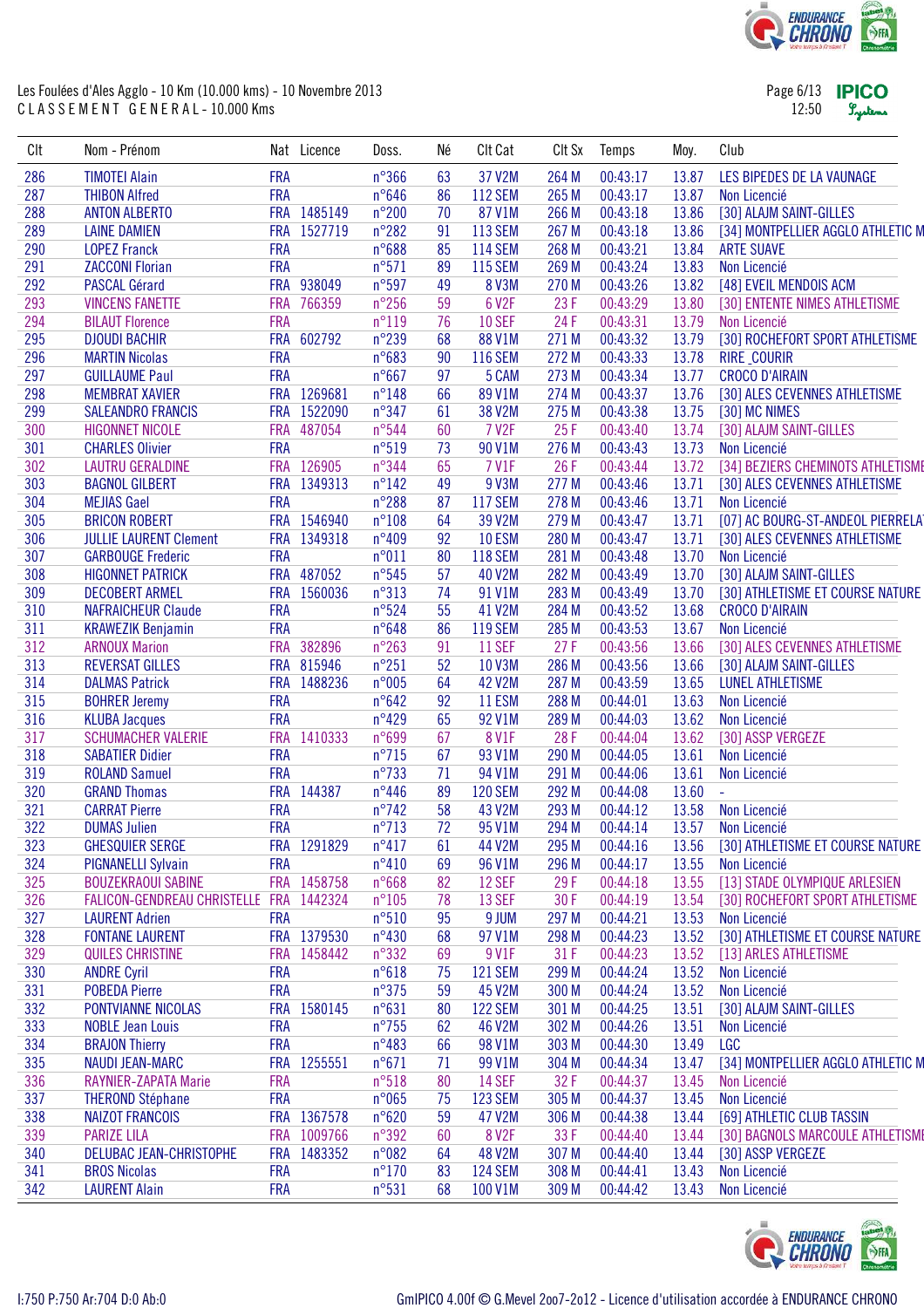

| Page 7/13 <b>IPICO</b> |         |
|------------------------|---------|
| 12:50                  | Lystems |

| CIt | Nom - Prénom                                  |            | Nat Licence | Doss.                            | Né | Clt Cat            | CIt Sx | Temps                | Moy.  | Club                                   |
|-----|-----------------------------------------------|------------|-------------|----------------------------------|----|--------------------|--------|----------------------|-------|----------------------------------------|
| 343 | <b>BACALOPOULOS Vincent</b>                   | <b>FRA</b> |             | $n^{\circ}$ 234                  | 91 | <b>125 SEM</b>     | 310 M  | 00:44:43             | 13.42 | Non Licencié                           |
| 344 | <b>FERRER Richard</b>                         | <b>FRA</b> |             | n°582                            | 72 | 101 V1M            | 311 M  | 00:44:47             | 13.40 | Non Licencié                           |
| 345 | <b>MOUILLE Axel</b>                           | <b>FRA</b> |             | $n^{\circ}578$                   | 94 | 12 ESM             | 312 M  | 00:44:49             | 13.39 | <b>DECATHLON ALES</b>                  |
| 346 | <b>MARZUOLA Patrick</b>                       | <b>FRA</b> | 457724      | n°028                            | 51 | 11 V3M             | 313 M  | 00:44:53             | 13.37 | MONTPELLIER ATHLETIC RUNNING CLU       |
| 347 | <b>BEAUCLAIR Jean-Pierre</b>                  | <b>FRA</b> |             | $n^{\circ}462$                   | 66 | 102 V1M            | 314 M  | 00:44:54             | 13.37 | Non Licencié                           |
| 348 | <b>GRASSET BORIS</b>                          |            | FRA 1615074 | $n^{\circ}352$                   | 81 | <b>126 SEM</b>     | 315 M  | 00:44:55             | 13.36 | [30] ALES CEVENNES ATHLETISME          |
| 349 | <b>EGIDI Pietro</b>                           | <b>FRA</b> |             | $n^{\circ}294$                   | 66 | 103 V1M            | 316 M  | 00:44:58             | 13.35 | <b>WAIMEA TRIATHLON LUNEL</b>          |
| 350 | <b>ADELL ANDRE</b>                            |            | FRA 122668  | n°395                            | 43 | 2 V4M              | 317 M  | 00:44:59             | 13.34 | [34] MONTPELLIER AGGLO ATHLETIC M      |
| 351 | <b>HERMET DAMIEN</b>                          |            | FRA 1379525 | $n^{\circ}326$                   | 76 | <b>127 SEM</b>     | 318 M  | 00:45:00             | 13.33 | [30] ATHLETISME ET COURSE NATURE       |
| 352 | <b>TABAROT Céline</b>                         | <b>FRA</b> |             | $n^{\circ}590$                   | 73 | 10 V1F             | 34 F   | 00:45:00             | 13.33 | Non Licencié                           |
| 353 | <b>TEISSONNIERE JEAN-DENIS</b>                | <b>FRA</b> | 1401094     | $n^{\circ}372$                   | 61 | 49 V2M             | 319 M  | 00:45:02             | 13.33 | [30] ATHLETISME ET COURSE NATURE       |
| 354 | <b>GAZEAU Christophe</b>                      | <b>FRA</b> |             | $n^{\circ}107$                   | 72 | 104 V1M            | 320 M  | 00:45:02             | 13.33 | Non Licencié                           |
| 355 | <b>MAGDINIER JEANNE</b>                       | <b>FRA</b> | 768406      | $n^{\circ}553$                   | 88 | <b>15 SEF</b>      | 35F    | 00:45:02             | 13.32 | [48] ATHLETISME LOZERE                 |
| 356 | <b>MARIANI FRANCIS</b>                        |            | FRA 117246  | n°491                            | 50 | 12 V3M             | 321 M  | 00:45:03             | 13.32 | [30] ATHLETISME ET COURSE NATURE       |
| 357 | <b>CAUSSE NATHALIE</b>                        | <b>FRA</b> | 1329779     | $n^{\circ}570$                   | 76 | <b>16 SEF</b>      | 36F    | 00:45:03             | 13.32 | [30] ATHLETISME ET COURSE NATURE       |
| 358 | <b>VALLET Pierre</b>                          | <b>FRA</b> |             | $n^{\circ}624$                   | 89 | <b>128 SEM</b>     | 322 M  | 00:45:05             | 13.31 | Non Licencié                           |
| 359 | <b>ANGOSTO ERIC</b>                           | <b>FRA</b> | 1466091     | $n^{\circ}314$                   | 73 | 105 V1M            | 323 M  | 00:45:10             | 13.29 | [30] ALAJM SAINT-GILLES                |
| 360 | <b>GIORDANO Clément</b>                       | <b>FRA</b> |             | $n^{\circ}117$                   | 91 | <b>129 SEM</b>     | 324 M  | 00:45:16             | 13.26 | Non Licencié                           |
| 361 | <b>CHARBONNIER Julien</b>                     | <b>FRA</b> |             | $n^{\circ}219$                   | 83 | <b>130 SEM</b>     | 325 M  | 00:45:17             | 13.25 | Non Licencié                           |
| 362 | <b>GIBELIN Denis</b>                          | <b>FRA</b> |             | $n^{\circ}408$                   | 53 | 13 V3M             | 326 M  | 00:45:18             | 13.25 | [30] ALES CEVENNES ATHLETISME          |
| 363 | <b>COTTE STEVE</b>                            |            | FRA 1552358 | $n^{\circ}359$                   | 73 | 106 V1M            | 327 M  | 00:45:19             | 13.24 | [30] ATHLETISME ET COURSE NATURE       |
| 364 | <b>ROUSSEL Fabrice</b>                        | <b>FRA</b> |             | $n^{\circ}485$                   | 89 | <b>131 SEM</b>     | 328 M  | 00:45:19             | 13.24 | Non Licencié                           |
| 365 | <b>ETIENNE Patrick</b>                        | <b>FRA</b> |             | $n^{\circ}311$                   | 64 | 50 V2M             | 329 M  | 00:45:20             | 13.24 | <b>ALES TRIATHLON</b>                  |
| 366 | <b>PUGNIERE MARC</b>                          |            | FRA 1133185 | $n^{\circ}138$                   | 50 | 14 V3M             | 330 M  | 00:45:22             | 13.23 | [30] ALES CEVENNES ATHLETISME          |
| 367 | <b>GRANIER Alain</b>                          |            | FRA T236124 | n°064                            | 58 | 51 V2M             | 331 M  | 00:45:23             | 13.22 | Non Licencié                           |
| 368 | <b>BRICHET ALAIN</b>                          |            | FRA 874730  | $n^{\circ}517$                   | 54 | 15 V3M             | 332 M  | 00:45:23             | 13.22 | [30] ATHLE NIMES 30                    |
| 369 | <b>DIAZ Sébastien</b>                         | <b>FRA</b> |             | $n^{\circ}361$                   | 73 | 107 V1M            | 333 M  | 00:45:26             | 13.21 | <b>ALES TRIATHLON</b>                  |
| 370 | <b>FATHI Anass</b>                            | <b>FRA</b> |             | $n^{\circ}494$                   | 90 | <b>132 SEM</b>     | 334 M  | 00:45:27             | 13.20 | <b>ARTE SUAVE</b>                      |
| 371 | <b>POKOU Serge</b>                            | <b>FRA</b> |             | $n^{\circ}493$                   | 74 | 108 V1M            | 335 M  | 00:45:28             | 13.20 | <b>ARTE SUAVE</b>                      |
| 372 | <b>ETIENNE Nathalie</b>                       | <b>FRA</b> |             | $n^{\circ}310$                   | 66 | 11 V1F             | 37F    | 00:45:29             | 13.20 | <b>ALES TRIATHLON</b>                  |
| 373 | <b>TANNETTE Cédric</b>                        | <b>FRA</b> |             | $n^{\circ}686$                   | 97 | 6 CAM              | 336 M  | 00:45:29             | 13.20 | <b>ARTE SUAVE</b>                      |
| 374 | <b>PALADE Julien</b>                          | <b>FRA</b> |             | n°017                            | 85 | <b>133 SEM</b>     | 337 M  | 00:45:30             | 13.19 | Non Licencié                           |
| 375 | <b>VAREILLES Thomas</b>                       | <b>FRA</b> |             | $n^{\circ}652$                   | 80 | <b>134 SEM</b>     | 338 M  | 00:45:32             | 13.18 | Non Licencié                           |
| 376 | <b>BIANCHIN ENNIO</b>                         | <b>FRA</b> | 364767      | $n^{\circ}140$                   | 45 | 16 V3M             | 339 M  | 00:45:33             | 13.18 | [30] ALES CEVENNES ATHLETISME          |
| 377 | <b>WOUAQUET Laure</b>                         | <b>FRA</b> |             | n°071                            | 80 | <b>17 SEF</b>      | 38F    | 00:45:33             | 13.18 | Non Licencié                           |
| 378 | <b>PEREZ Nicolas</b>                          | <b>FRA</b> |             | $n^{\circ}350$                   | 81 | <b>135 SEM</b>     | 340 M  | 00:45:40             | 13.14 | Non Licencié                           |
| 379 |                                               | <b>FRA</b> |             |                                  | 73 |                    | 341 M  |                      | 13.13 |                                        |
| 380 | <b>DAVIN Laurent</b><br><b>LEMARIE Steven</b> | <b>FRA</b> |             | $n^{\circ}465$<br>$n^{\circ}722$ | 73 | 109 V1M<br>110 V1M | 342 M  | 00:45:42<br>00:45:45 | 13.12 | Non Licencié<br>Non Licencié           |
| 381 | <b>BORIE Christian</b>                        | <b>FRA</b> |             | $n^{\circ}236$                   | 64 | 52 V2M             | 343 M  | 00:45:46             | 13.11 | <b>BIPEDES DE LA VAUNAGE</b>           |
| 382 | <b>BARTHOLOME PATRICE</b>                     | <b>FRA</b> | 1560040     | $n^{\circ}325$                   | 75 | <b>136 SEM</b>     | 344 M  | 00:45:47             | 13.11 | [30] ATHLETISME ET COURSE NATURE       |
| 383 | <b>MISON Joël</b>                             | <b>FRA</b> |             | $n^{\circ}607$                   | 47 | 17 V3M             | 345 M  | 00:45:47             | 13.11 | <b>FC BARBENTANE</b>                   |
| 384 | LIBOUREL JEAN-LUC                             | <b>FRA</b> | 1438253     | $n^{\circ}358$                   | 67 | 111 V1M            | 346 M  | 00:45:49             | 13.10 | [30] MANDUEL METROPOLE MARATHOI        |
| 385 | <b>JEULLAIN Gerald</b>                        | <b>FRA</b> |             | $n^{\circ}659$                   | 71 | 112 V1M            | 347 M  | 00:45:50             | 13.09 | Non Licencié                           |
| 386 | <b>DALMASSO Frederic</b>                      | <b>FRA</b> |             | $n^{\circ}$ 746                  | 68 | 113 V1M            | 348 M  | 00:45:51             | 13.09 | Non Licencié                           |
|     |                                               |            |             |                                  |    |                    |        |                      |       |                                        |
| 387 | <b>DIETRICH Gautier</b>                       | <b>FRA</b> |             | $n^{\circ}436$                   | 90 | <b>137 SEM</b>     | 349 M  | 00:45:54             | 13.08 | Non Licencié<br><b>LOZERE MARATHON</b> |
| 388 | <b>SERVIERE Marc</b>                          | <b>FRA</b> |             | n°063                            | 54 | 18 V3M             | 350 M  | 00:45:54             | 13.08 |                                        |
| 389 | LE GOFF Laurent                               | <b>FRA</b> |             | $n^{\circ}106$                   | 71 | 114 V1M            | 351 M  | 00:46:00             | 13.05 | Non Licencié                           |
| 390 | <b>SOLANES Mickael</b>                        | <b>FRA</b> |             | $n^{\circ}422$                   | 87 | <b>138 SEM</b>     | 352 M  | 00:46:00             | 13.04 | Non Licencié                           |
| 391 | <b>MONTES Cathy</b>                           | <b>FRA</b> | 444020      | $n^{\circ}158$                   | 52 | 2 V3F              | 39F    | 00:46:01             | 13.04 | [30] ALES CEVENNES ATHLETISME          |
| 392 | <b>PEREZ CYRIL</b>                            | <b>FRA</b> | 1588818     | $n^{\circ}622$                   | 82 | <b>139 SEM</b>     | 353 M  | 00:46:07             | 13.01 | [30] MC NIMES                          |
| 393 | <b>CHASSAGNON Dominique</b>                   | <b>FRA</b> |             | $n^{\circ}488$                   | 69 | 115 V1M            | 354 M  | 00:46:07             | 13.01 | Non Licencié                           |
| 394 | <b>GAUCI Christian</b>                        | <b>FRA</b> |             | n°589                            | 61 | 53 V2M             | 355 M  | 00:46:08             | 13.01 | <b>EVA VAUVERT</b>                     |
| 395 | <b>TRUCHOT Sébastien</b>                      | <b>FRA</b> |             | n°398                            | 78 | <b>140 SEM</b>     | 356 M  | 00:46:10             | 13.00 | Non Licencié                           |
| 396 | <b>ESCLAINE BERNARD</b>                       |            | FRA 703825  | $n^{\circ}271$                   | 55 | 54 V2M             | 357 M  | 00:46:14             | 12.98 | [30] ASSP VERGEZE                      |
| 397 | <b>TEISSIER CHRISTIAN</b>                     | <b>FRA</b> | 1476922     | $n^{\circ}216$                   | 69 | 116 V1M            | 358 M  | 00:46:16             | 12.97 | [30] MANDUEL METROPOLE MARATHOI        |
| 398 | <b>PORTANIER Jean-Paul</b>                    | <b>FRA</b> |             | $n^{\circ}210$                   | 70 | 117 V1M            | 359 M  | 00:46:19             | 12.96 | Non Licencié                           |
| 399 | <b>BALMADIER Thierry</b>                      | <b>FRA</b> |             | $n^{\circ}333$                   | 71 | 118 V1M            | 360 M  | 00:46:21             | 12.95 | <b>COURIR A VAUVERT</b>                |

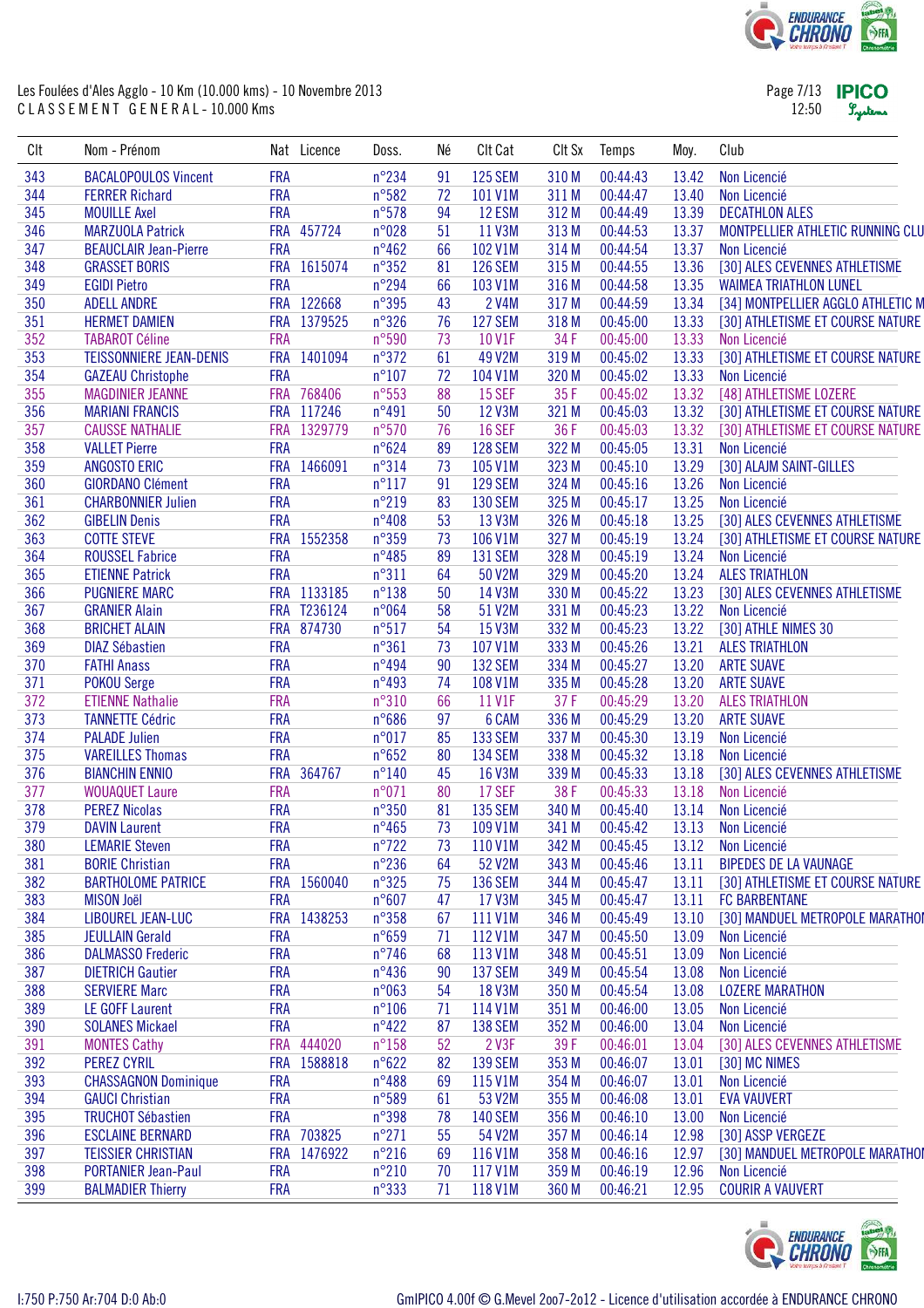

Page 8/13 **IPICO** 12:50 Lystems

| Clt        | Nom - Prénom                                  |            | Nat Licence | Doss.          | Né | Clt Cat        | CIt Sx | Temps    | Moy.           | Club                              |
|------------|-----------------------------------------------|------------|-------------|----------------|----|----------------|--------|----------|----------------|-----------------------------------|
| 400        | <b>MARTIN Thibault</b>                        | <b>FRA</b> |             | $n^{\circ}427$ | 92 | 13 ESM         | 361 M  | 00:46:21 | 12.95          | Non Licencié                      |
| 401        | <b>CARRE Boris</b>                            | <b>FRA</b> |             | $n^{\circ}647$ | 88 | <b>141 SEM</b> | 362 M  | 00:46:23 | 12.94          | Non Licencié                      |
| 402        | <b>LAPOINTE CECILE</b>                        | <b>FRA</b> | 1234591     | $n^{\circ}227$ | 75 | <b>18 SEF</b>  | 40F    | 00:46:23 | 12.94          | [30] SAINT-CHRISTOL AC            |
| 403        | <b>DESENFANT Eric</b>                         | <b>FRA</b> |             | $n^{\circ}165$ | 73 | 119 V1M        | 363 M  | 00:46:24 | 12.93          | Non Licencié                      |
| 404        | <b>MARTIN Jean</b>                            | <b>FRA</b> |             | $n^{\circ}424$ | 62 | 55 V2M         | 364 M  | 00:46:28 | 12.92          | Non Licencié                      |
| 405        | <b>PRECONE Mathias</b>                        | <b>FRA</b> |             | $n^{\circ}221$ | 77 | <b>142 SEM</b> | 365 M  | 00:46:29 | 12.91          | <b>CEVENNES ENDURANCE TRI</b>     |
| 406        | <b>BOHRER Jerome</b>                          | <b>FRA</b> |             | n°643          | 59 | 56 V2M         | 366 M  | 00:46:39 | 12.86          | Non Licencié                      |
| 407        | <b>PRADEILLES Eric</b>                        | <b>FRA</b> |             | n°567          | 59 | 57 V2M         | 367 M  | 00:46:40 | 12.86          | Non Licencié                      |
| 408        | <b>DEILHES Alain</b>                          | <b>FRA</b> |             | $n^{\circ}673$ | 71 | 120 V1M        | 368 M  | 00:46:42 | 12.85          | Non Licencié                      |
| 409        | <b>MINGUEZ Jean Luc</b>                       | <b>FRA</b> |             | n°002          | 63 | 58 V2M         | 369 M  | 00:46:42 | 12.85          | Non Licencié                      |
| 410        | <b>MICHARREAU Sylvaine</b>                    | <b>FRA</b> |             | $n^{\circ}743$ | 63 | 9 V2F          | 41 F   | 00:46:44 | 12.84          | LES BIPEDES DE LA VAUANGE         |
| 411        | <b>BECOUZE STEPHANIE</b>                      | <b>FRA</b> | 1241960     | $n^{\circ}615$ | 79 | <b>19 SEF</b>  | 42F    | 00:46:44 | 12.84          | [07] AC BOURG-ST-ANDEOL PIERRELAT |
| 412        | POUCHELON PHILIPPE                            | <b>FRA</b> | 1500218     | $n^{\circ}441$ | 68 | 121 V1M        | 370 M  | 00:46:44 | 12.84          | [13] STADE OLYMPIQUE ARLESIEN     |
| 413        | <b>CHAUVET Guillaume</b>                      | <b>FRA</b> |             | $n^{\circ}656$ | 93 | <b>14 ESM</b>  | 371 M  | 00:46:46 | 12.83          | Non Licencié                      |
| 414        | <b>LEPETIT MICHEL</b>                         |            | FRA 1288951 | $n^{\circ}606$ | 69 | 122 V1M        | 372 M  | 00:46:46 | 12.83          | [07] AC BOURG-ST-ANDEOL PIERRELAT |
| 415        | <b>LALLOUCHE Mickael</b>                      | <b>FRA</b> |             | $n^{\circ}682$ | 87 | <b>143 SEM</b> | 373 M  | 00:46:47 | 12.83          | Non Licencié                      |
| 416        | <b>QUEVENNE PASCAL</b>                        |            | FRA 1483357 | n°521          | 68 | 123 V1M        | 374 M  | 00:46:48 | 12.82          | [30] ASSP VERGEZE                 |
| 417        | <b>LAVAURE CHRISTOPHE</b>                     |            | FRA 1296753 | $n^{\circ}154$ | 69 | 124 V1M        | 375 M  | 00:46:50 | 12.81          | [30] ALES CEVENNES ATHLETISME     |
| 418        | <b>CALABRO NICOLAS</b>                        |            | FRA 1556981 | $n^{\circ}162$ | 80 | <b>144 SEM</b> | 376 M  | 00:46:53 | 12.80          | [30] ALES CEVENNES ATHLETISME     |
| 419        | <b>DEVELAY ARMELLE</b>                        | <b>FRA</b> | 1205658     | $n^{\circ}376$ | 58 | 10 V2F         | 43F    | 00:46:53 | 12.80          | [30] SAINT-CHRISTOL AC            |
| 420        | <b>CAPELLE Philippe</b>                       | <b>FRA</b> |             | $n^{\circ}738$ | 69 | 125 V1M        | 377 M  | 00:46:53 | 12.80          | Non Licencié                      |
| 421        | <b>GIBOULET Hugues</b>                        | <b>FRA</b> |             | n°304          | 71 | 126 V1M        | 378 M  | 00:47:00 | 12.77          | <b>COURIR A VAUVERT</b>           |
| 422        | <b>JULIEN JANUSIK Christine</b>               | <b>FRA</b> | 1578777     | n°043          | 64 | 11 V2F         | 44 F   | 00:47:04 | 12.75          | [30] ASSP VERGEZE                 |
| 423        | <b>DENIS Julien</b>                           | <b>FRA</b> |             | $n^{\circ}637$ | 71 | 127 V1M        | 379 M  | 00:47:06 | 12.74          | Non Licencié                      |
| 424        | <b>TROUCHAUD Jean-François</b>                | <b>FRA</b> |             | $n^{\circ}298$ | 69 | 128 V1M        | 380 M  | 00:47:07 | 12.74          | Non Licencié                      |
| 425        | <b>VINCENS Marie-Hèlene</b>                   | <b>FRA</b> |             | n°345          | 54 | 3 V3F          | 45F    | 00:47:10 | 12.72          | Non Licencié                      |
| 426        | <b>ANTON Fabrice</b>                          | <b>FRA</b> | 1458443     | n°022          | 74 | 129 V1M        | 381 M  | 00:47:10 | 12.72          | <b>ACNA</b>                       |
| 427        | <b>KEIREL Bertrand</b>                        | <b>FRA</b> |             | n°649          | 74 | 130 V1M        | 382 M  | 00:47:13 | 12.71          | Non Licencié                      |
| 428        | <b>JANOT Laurent</b>                          | <b>FRA</b> |             | n°060          | 78 | <b>145 SEM</b> | 383 M  | 00:47:14 | 12.70          | L,                                |
| 429        | <b>LELIEVRE CINDY</b>                         | <b>FRA</b> | 1522718     | $n^{\circ}552$ | 76 | <b>20 SEF</b>  | 46 F   | 00:47:17 | 12.69          | [48] ATHLETISME LOZERE            |
| 430        | <b>VERMALE Didier</b>                         | <b>FRA</b> |             | n°644          | 69 | 131 V1M        | 384 M  | 00:47:20 | 12.68          | Non Licencié                      |
| 431        |                                               | <b>FRA</b> |             | $n^{\circ}611$ | 74 | 132 V1M        | 385 M  | 00:47:23 | 12.66          | LES BIPEDES DE LA VAUNAGE         |
| 432        | <b>GOUCHIDA Merzoug</b><br><b>ROZE DANIEL</b> |            | FRA 1531999 | $n^{\circ}112$ | 64 | 59 V2M         | 386 M  | 00:47:28 | 12.64          | [30] BAGNOLS MARCOULE ATHLETISME  |
| 433        | <b>CHEKROUN GREGORY</b>                       | <b>FRA</b> | 1251197     | $n^{\circ}211$ | 72 | 133 V1M        | 387 M  | 00:47:31 | 12.63          | [30] ROCHEFORT SPORT ATHLETISME   |
|            |                                               | <b>FRA</b> | 487075      | $n^{\circ}301$ | 55 | 12 V2F         | 47F    |          | 12.62          |                                   |
| 434<br>435 | <b>MULOT JOSIANE</b>                          | <b>FRA</b> |             | $n^{\circ}100$ | 77 |                | 388 M  | 00:47:33 |                | [30] MC NIMES                     |
| 436        | <b>LAYRE Sebastien</b>                        | <b>FRA</b> |             | $n^{\circ}729$ | 48 | <b>146 SEM</b> | 389 M  | 00:47:38 | 12.60<br>12.59 | Non Licencié                      |
|            | <b>FLORAND Yves</b>                           |            |             |                |    | 19 V3M         |        | 00:47:39 |                | Non Licencié                      |
| 437        | <b>MAILLARD SYLVIE</b>                        |            | FRA 332917  | $n^{\circ}600$ | 61 | 13 V2F         | 48F    | 00:47:40 | 12.59          | [66] ATHLE 66                     |
| 438        | <b>CUCCHI Hervé</b>                           | <b>FRA</b> |             | $n^{\circ}471$ | 53 | 20 V3M         | 390 M  | 00:47:42 | 12.58          | ä,                                |
| 439        | <b>BARONI JOELLE</b>                          |            | FRA 683972  | $n^{\circ}476$ | 55 | 14 V2F         | 49F    | 00:47:42 | 12.58          | [34] MONTPELLIER AGGLO ATHLETIC M |
| 440        | <b>BELKHITER KELTOUM</b>                      | <b>FRA</b> | 1553991     | $n^{\circ}435$ | 67 | 12 V1F         | 50F    | 00:47:45 | 12.57          | [34] MONTPELLIER AGGLO ATHLETIC M |
| 441        | <b>AUBANEL Gregory</b>                        | <b>FRA</b> |             | $n^{\circ}596$ | 80 | <b>147 SEM</b> | 391 M  | 00:47:46 | 12.56          | Non Licencié                      |
| 442        | <b>ESPOSITO Alexandre</b>                     | <b>FRA</b> |             | $n^{\circ}500$ | 95 | 10 JUM         | 392 M  | 00:47:47 | 12.56          | <b>ARTE SUAVE</b>                 |
| 443        | <b>DUBOIS REGIS</b>                           | <b>FRA</b> | 1558560     | $n^{\circ}346$ | 66 | 134 V1M        | 393 M  | 00:47:48 | 12.55          | [30] ATHLETISME ET COURSE NATURE  |
| 444        | <b>TROUPILLON LUDOVIC</b>                     |            | FRA 1548466 | $n^{\circ}262$ | 78 | <b>148 SEM</b> | 394 M  | 00:47:49 | 12.55          | [30] MANDUEL METROPOLE MARATHOI   |
| 445        | <b>ROBERT FRANCK HENRI</b>                    |            | FRA 1183378 | $n^{\circ}546$ | 64 | 60 V2M         | 395 M  | 00:47:50 | 12.54          | [30] ALAJM SAINT-GILLES           |
| 446        | <b>NOUGIER REMY</b>                           | <b>FRA</b> | 1503956     | $n^{\circ}254$ | 71 | 135 V1M        | 396 M  | 00:47:51 | 12.54          | [30] ALAJM SAINT-GILLES           |
| 447        | <b>CHABROL Gregory</b>                        | <b>FRA</b> |             | $n^{\circ}472$ | 81 | <b>149 SEM</b> | 397 M  | 00:47:52 | 12.54          | ÷,                                |
| 448        | ALEMU-MONNIER BELLAY                          |            | FRA 1121513 | $n^{\circ}146$ | 53 | 4 V3F          | 51 F   | 00:47:56 | 12.52          | [30] ALES CEVENNES ATHLETISME     |
| 449        | <b>MALHAUTIER JEAN-CLAUDE</b>                 |            | FRA 371751  | $n^{\circ}141$ | 49 | 21 V3M         | 398 M  | 00:47:56 | 12.52          | [30] ALES CEVENNES ATHLETISME     |
| 450        | <b>SEIGNOUR Didier</b>                        | <b>FRA</b> | 1476963     | $n^{\circ}159$ | 68 | 136 V1M        | 399 M  | 00:47:57 | 12.52          | [30] ALES CEVENNES ATHLETISME     |
| 451        | <b>BERNARD Jean Michel</b>                    | <b>FRA</b> |             | $n^{\circ}403$ | 58 | 61 V2M         | 400 M  | 00:47:59 | 12.51          | Non Licencié                      |
| 452        | <b>PONGE ROBERT</b>                           | <b>FRA</b> | 1535730     | $n^{\circ}461$ | 52 | 22 V3M         | 401 M  | 00:48:01 | 12.50          | [30] SAINT-CHRISTOL AC            |
| 453        | <b>DOMINATI Paola</b>                         | <b>FRA</b> |             | $n^{\circ}730$ | 81 | 21 SEF         | 52F    | 00:48:02 | 12.50          | Non Licencié                      |
| 454        | <b>FONT MARYLINE</b>                          | <b>FRA</b> | 686356      | n°599          | 59 | 15 V2F         | 53 F   | 00:48:02 | 12.49          | [30] ASSP VERGEZE                 |
| 455        | <b>KLEIN Philippe</b>                         | <b>FRA</b> |             | $n^{\circ}295$ | 68 | 137 V1M        | 402 M  | 00:48:03 | 12.49          | Non Licencié                      |
| 456        | <b>VIRGA Raphael</b>                          | <b>FRA</b> |             | $n^{\circ}405$ | 91 | <b>150 SEM</b> | 403 M  | 00:48:05 | 12.48          | Non Licencié                      |

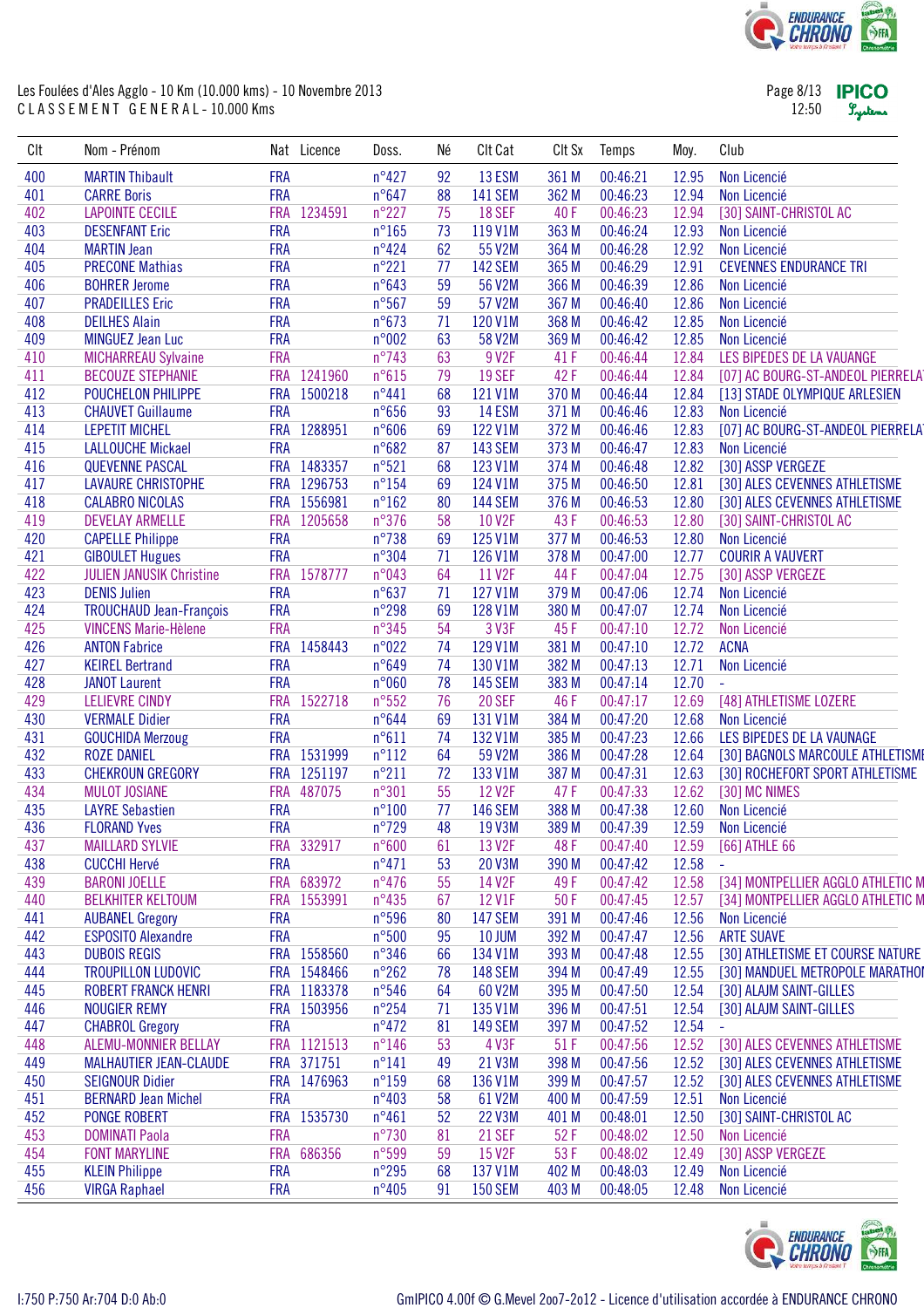

Page 9/13 **IPICO** 12:50 Lystems

| CIt | Nom - Prénom                   |            | Nat Licence | Doss.           | Né | Clt Cat        | CIt Sx | Temps    | Moy.  | Club                               |
|-----|--------------------------------|------------|-------------|-----------------|----|----------------|--------|----------|-------|------------------------------------|
| 457 | <b>BAGNOL DELPHINE</b>         | <b>FRA</b> | 1302906     | $n^{\circ}143$  | 78 | 22 SEF         | 54 F   | 00:48:06 | 12.48 | [30] ALES CEVENNES ATHLETISME      |
| 458 | <b>TREILLE Fernand</b>         | <b>FRA</b> |             | $n^{\circ}307$  | 50 | 23 V3M         | 404 M  | 00:48:08 | 12.47 | <b>COURSE DES TUNNELS CUSSAC</b>   |
| 459 | <b>PARMIGIANI Ivan</b>         | <b>FRA</b> |             | $n^{\circ}$ 754 | 73 | 138 V1M        | 405 M  | 00:48:11 | 12.46 | Non Licencié                       |
| 460 | <b>CASTAN Magali</b>           | <b>FRA</b> |             | $n^{\circ}487$  | 70 | 13 V1F         | 55F    | 00:48:13 | 12.45 | Non Licencié                       |
| 461 | <b>CARRETERO Pascal</b>        | <b>FRA</b> |             | $n^{\circ}273$  | 67 | 139 V1M        | 406 M  | 00:48:18 | 12.43 | <b>COURIR A VAUVERT</b>            |
| 462 | <b>TILLET PHILIPPE</b>         |            | FRA 1577332 | n°593           | 64 | 62 V2M         | 407 M  | 00:48:18 | 12.43 | [30] ROCHEFORT SPORT ATHLETISME    |
| 463 | <b>MASSONNIERE JEAN-PIERRE</b> |            | FRA 1127842 | $n^{\circ}320$  | 43 | 3 V4M          | 408 M  | 00:48:20 | 12.42 | [30] ATHLETISME ET COURSE NATURE   |
| 464 | <b>RICCARDI Turquato</b>       | <b>FRA</b> |             | $n^{\circ}685$  | 56 | 63 V2M         | 409 M  | 00:48:20 | 12.41 | Non Licencié                       |
| 465 | <b>BARET Julien</b>            | <b>FRA</b> | 16118188    | $n^{\circ}390$  | 96 | <b>11 JUM</b>  | 410 M  | 00:48:27 | 12.39 | [30] ALES CEVENNES ATHLETISME      |
| 466 | <b>ENJOLRAS Michael</b>        | <b>FRA</b> |             | n°592           | 82 | <b>151 SEM</b> | 411 M  | 00:48:27 | 12.39 | Non Licencié                       |
| 467 | <b>ROCHE Christian</b>         | <b>FRA</b> |             | $n^{\circ}504$  | 50 | 24 V3M         | 412 M  | 00:48:30 | 12.38 | Non Licencié                       |
| 468 | POISSY JOEL                    |            | FRA 1474645 | $n^{\circ}382$  | 54 | 25 V3M         | 413 M  | 00:48:32 | 12.36 | [34] LUNEL A.                      |
| 469 | <b>LARNAC Nans</b>             | <b>FRA</b> |             | $n^{\circ}541$  | 89 | <b>152 SEM</b> | 414 M  | 00:48:35 | 12.35 | Non Licencié                       |
| 470 | <b>GOURIOU Alain</b>           | <b>FRA</b> |             | $n^{\circ}473$  | 65 | 140 V1M        | 415 M  | 00:48:37 | 12.34 |                                    |
| 471 | <b>CABRERA FRANCIS</b>         |            | FRA 1485192 | $n^{\circ}629$  | 61 | 64 V2M         | 416 M  | 00:48:40 | 12.33 | [30] ALAJM SAINT-GILLES            |
| 472 | <b>ABERLENC Fred</b>           | <b>FRA</b> |             | $n^{\circ}404$  | 43 | 4 V4M          | 417 M  | 00:48:46 | 12.31 | Non Licencié                       |
| 473 | <b>GONON Elisabeth</b>         | <b>FRA</b> | 1577653     | n°062           | 76 | 23 SEF         | 56 F   | 00:48:54 | 12.27 | <b>RSA</b>                         |
| 474 | <b>BOUDOUR Mourad</b>          | <b>FRA</b> |             | n°495           | 80 | <b>153 SEM</b> | 418 M  | 00:48:55 | 12.27 | <b>ARTE SUAVE</b>                  |
| 475 | <b>AIT OUHTA Mounir</b>        | <b>FRA</b> |             | n°498           | 90 | <b>154 SEM</b> | 419 M  | 00:48:56 | 12.26 | <b>ARTE SUAVE</b>                  |
| 476 | <b>COGNET MARIE-CLAIRE</b>     |            | FRA 449375  | $n^{\circ}645$  | 65 | 14 V1F         | 57F    | 00:48:58 | 12.26 | [13] ACR ARLES ET SA REGION (ACRA) |
| 477 | <b>DUPUY SYLVIE</b>            | <b>FRA</b> | 1486172     | $n^{\circ}171$  | 67 | 15 V1F         | 58F    | 00:48:58 | 12.26 | [13] ACR ARLES ET SA REGION (ACRA) |
| 478 | <b>COLOMBIER Yan</b>           | <b>FRA</b> |             | n°035           | 70 | 141 V1M        | 420 M  | 00:48:58 | 12.26 | ÷.                                 |
| 479 | <b>CAMACHO Matthieu</b>        | <b>FRA</b> |             | $n^{\circ}415$  | 89 | <b>155 SEM</b> | 421 M  | 00:48:58 | 12.25 | Non Licencié                       |
| 480 | <b>GIBENT Jean Louis</b>       | <b>FRA</b> |             | $n^{\circ}761$  | 51 | 26 V3M         | 422 M  | 00:49:00 | 12.25 | Non Licencié                       |
| 481 | <b>DAMOISEAU Maxime</b>        | <b>FRA</b> |             | n°499           | 95 | 12 JUM         | 423 M  | 00:49:05 | 12.23 | <b>ARTE SUAVE</b>                  |
| 482 | <b>LAFONT Christian</b>        | <b>FRA</b> |             | $n^{\circ}540$  | 51 | 27 V3M         | 424 M  | 00:49:08 | 12.21 | Non Licencié                       |
| 483 | <b>DUMAS Jean-Pierre</b>       | <b>FRA</b> |             | $n^{\circ}677$  | 50 | 28 V3M         | 425 M  | 00:49:09 | 12.21 | Non Licencié                       |
| 484 | <b>LE MARTELOT Tifenn</b>      | <b>FRA</b> |             | $n^{\circ}166$  | 77 | 24 SEF         | 59F    | 00:49:10 | 12.21 | Non Licencié                       |
| 485 | <b>LARCHE LAURENCE</b>         | <b>FRA</b> | 1546743     | $n^{\circ}111$  | 71 | <b>16 V1F</b>  | 60F    | 00:49:13 | 12.19 | [30] BAGNOLS MARCOULE ATHLETISME   |
| 486 | <b>ROURE-ATGER Laurent</b>     | <b>FRA</b> |             | n°689           | 74 | 142 V1M        | 426 M  | 00:49:14 | 12.19 | Non Licencié                       |
| 487 | <b>GRABSIA JEANETTE</b>        | <b>FRA</b> | 651471      | $n^{\circ}486$  | 61 | <b>16 V2F</b>  | 61F    | 00:49:15 | 12.19 | [30] ASSP VERGEZE                  |
| 488 | <b>GINESTOUX Marc</b>          | <b>FRA</b> |             | n°052           | 56 | 65 V2M         | 427 M  | 00:49:20 | 12.16 | Non Licencié                       |
| 489 | <b>VINCENT Michel</b>          | <b>FRA</b> |             | $n^{\circ}197$  | 63 | 66 V2M         | 428 M  | 00:49:20 | 12.16 | Non Licencié                       |
| 490 | <b>METRALS Philippe</b>        | <b>FRA</b> |             | $n^{\circ}116$  | 65 | 143 V1M        | 429 M  | 00:49:23 | 12.15 | Non Licencié                       |
| 491 | <b>FERRERO Denis</b>           | <b>FRA</b> |             | n°006           | 52 | 29 V3M         | 430 M  | 00:49:24 | 12.15 | Non Licencié                       |
| 492 | <b>JODTS AMBRE</b>             | <b>FRA</b> | 1569015     | $n^{\circ}201$  | 91 | 25 SEF         | 62F    | 00:49:24 | 12.15 | [30] SAINT-CHRISTOL AC             |
| 493 | <b>JAFFUEL Christian</b>       |            | FRA 458026  | $n^{\circ}551$  | 66 | 144 V1M        | 431 M  | 00:49:28 | 12.13 | [48] ATHLETISME LOZERE             |
| 494 | <b>NICAISE Anne-Sophie</b>     | <b>FRA</b> |             | n°584           | 74 | 17 V1F         | 63F    | 00:49:28 | 12.13 | <b>TARAHUMARAS</b>                 |
| 495 | <b>CANO Guillaume</b>          | <b>FRA</b> |             | $n^{\circ}194$  | 91 | <b>156 SEM</b> | 432 M  | 00:49:35 | 12.10 | Non Licencié                       |
| 496 | <b>AMENDOLA Gilles</b>         | <b>FRA</b> |             | n°396           | 66 | 145 V1M        | 433 M  | 00:49:37 | 12.10 | Non Licencié                       |
| 497 | <b>BEZOTEAUX Cedric</b>        | <b>FRA</b> |             | n°045           | 79 | <b>157 SEM</b> | 434 M  | 00:49:37 | 12.09 | Non Licencié                       |
| 498 | <b>BEAU Frederic</b>           | <b>FRA</b> |             | n°489           | 62 | 67 V2M         | 435 M  | 00:49:40 | 12.08 | <b>VCA</b>                         |
| 499 | <b>DUFFAUD Virginie</b>        | <b>FRA</b> |             | n°009           | 83 | <b>26 SEF</b>  | 64F    | 00:49:42 | 12.07 | Non Licencié                       |
| 500 | <b>SOLMON Bernard</b>          | <b>FRA</b> |             | $n^{\circ}303$  | 48 | 30 V3M         | 436 M  | 00:49:44 | 12.06 | <b>COURIR EN UZEGE</b>             |
| 501 | <b>MASCLEF SERGE</b>           | <b>FRA</b> | 1201766     | $n^{\circ}$ 144 | 71 | 146 V1M        | 437 M  | 00:49:46 | 12.06 | [30] ALES CEVENNES ATHLETISME      |
| 502 | <b>CHAUVET Serge</b>           | <b>FRA</b> |             | $n^{\circ}651$  | 62 | 68 V2M         | 438 M  | 00:49:49 | 12.05 | Non Licencié                       |
| 503 | <b>RAVAUD Stephanie</b>        | <b>FRA</b> |             | $n^{\circ}266$  | 76 | 27 SEF         | 65F    | 00:49:54 | 12.03 | <b>BOURDIC SPORT LOISIRS</b>       |
| 504 | <b>NICOLAS Alain</b>           | <b>FRA</b> |             | $n^{\circ}718$  | 64 | 69 V2M         | 439 M  | 00:50:00 | 12.00 | Non Licencié                       |
| 505 | <b>BOUTALEB Samehra</b>        | <b>FRA</b> | 1210305     | n°040           | 71 | 18 V1F         | 66F    | 00:50:02 | 11.99 | [30] ALES CEVENNES ATHLETISME      |
| 506 | <b>MALAFOSSE THIERRY</b>       | <b>FRA</b> |             | $n^{\circ}614$  | 69 | 147 V1M        | 440 M  | 00:50:03 | 11.99 | Non Licencié                       |
| 507 | <b>DUCROS FANNY</b>            |            | FRA 1519431 | $n^{\circ}580$  | 75 | <b>28 SEF</b>  | 67F    | 00:50:03 | 11.99 | [34] LUNEL A.                      |
| 508 | <b>CUCULIERE KARINE</b>        |            | FRA 1563026 | n°608           | 70 | 19 V1F         | 68F    | 00:50:03 | 11.99 | [30] SAINT-CHRISTOL AC             |
| 509 | <b>BOURGEOIS JEAN-PAUL</b>     |            | FRA 965175  | n°387           | 55 | 70 V2M         | 441 M  | 00:50:08 | 11.97 | [30] ALES CEVENNES ATHLETISME      |
| 510 | <b>RODRIGUEZ Ludovic</b>       | <b>FRA</b> |             | $n^{\circ}712$  | 79 | <b>158 SEM</b> | 442 M  | 00:50:10 | 11.96 | Non Licencié                       |
| 511 | <b>FELIX Nicolas</b>           | <b>FRA</b> |             | $n^{\circ}752$  | 82 | <b>159 SEM</b> | 443 M  | 00:50:13 | 11.95 | Non Licencié                       |
| 512 | <b>NOEL JEAN-MARC</b>          | <b>FRA</b> | 513273      | $n^{\circ}508$  | 57 | 71 V2M         | 444 M  | 00:50:13 | 11.95 | [30] MC NIMES                      |
| 513 | <b>BOURGUET Sabine</b>         | <b>FRA</b> |             | $n^{\circ}728$  | 61 | 17 V2F         | 69F    | 00:50:15 | 11.94 | Non Licencié                       |
|     |                                |            |             |                 |    |                |        |          |       |                                    |

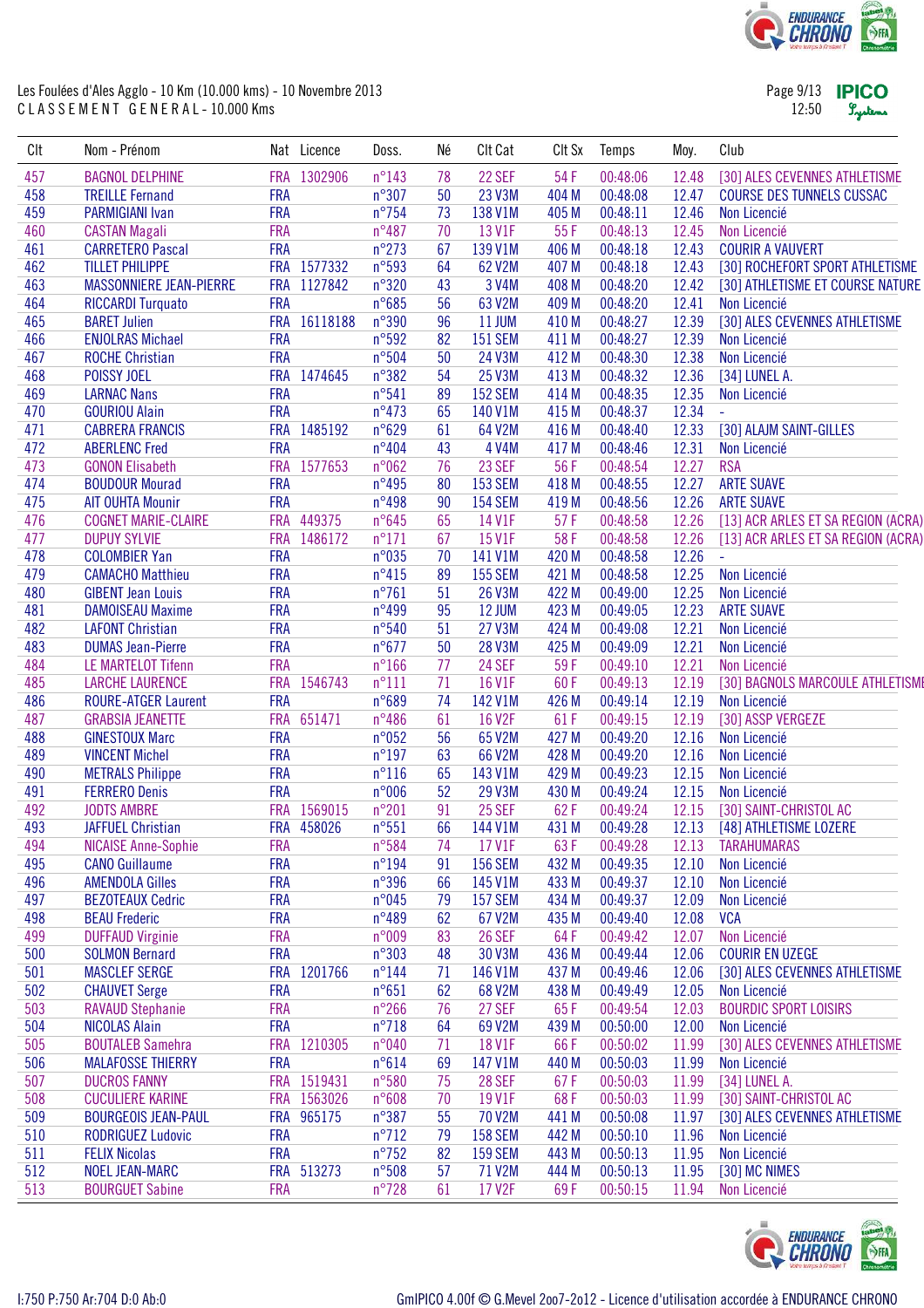![](_page_9_Picture_0.jpeg)

Page 10/13 **IPICO** 12:50 Lystems

| Clt | Nom - Prénom                               |            | Nat Licence | Doss.           | Né | Clt Cat        | Clt Sx | Temps    | Moy.  | Club                             |
|-----|--------------------------------------------|------------|-------------|-----------------|----|----------------|--------|----------|-------|----------------------------------|
| 514 | <b>ALLEAUME Remy</b>                       | <b>FRA</b> |             | n°603           | 62 | <b>72 V2M</b>  | 445 M  | 00:50:21 | 11.92 | Non Licencié                     |
| 515 | <b>CAMACHO Simon</b>                       | <b>FRA</b> |             | $n^{\circ}414$  | 96 | 13 JUM         | 446 M  | 00:50:23 | 11.91 | Non Licencié                     |
| 516 | <b>MANOEL MARIE-PIERRE</b>                 |            | FRA 112659  | $n^{\circ}452$  | 68 | 20 V1F         | 70F    | 00:50:28 | 11.89 | [30] ATHLETISME ET COURSE NATURE |
| 517 | <b>MARCHEWKA Jean Eric</b>                 | <b>FRA</b> |             | n°413           | 69 | 148 V1M        | 447 M  | 00:50:28 | 11.89 | Non Licencié                     |
| 518 | <b>TOULOUSE ELISABETH</b>                  |            | FRA 1183374 | n°098           | 67 | 21 V1F         | 71F    | 00:50:28 | 11.89 | [30] ATHLE NIMES 30              |
| 519 | <b>SARTORY KARINE</b>                      |            | FRA 686515  | n°5291          | 72 | 22 V1F         | 72F    | 00:50:29 | 11.89 | [30] ASSP VERGEZE                |
| 520 | <b>CASTAGNET Laurence</b>                  | <b>FRA</b> |             | $n^{\circ}630$  | 53 | 5 V3F          | 73F    | 00:50:30 | 11.88 | Non Licencié                     |
| 521 | <b>NOEL CORINNE</b>                        |            | FRA 1124600 | n°530           | 61 | <b>18 V2F</b>  | 74F    | 00:50:33 | 11.87 | [30] MC NIMES                    |
| 522 | <b>MOES Nicolas</b>                        | <b>FRA</b> |             | n°066           | 83 | <b>160 SEM</b> | 448 M  | 00:50:34 | 11.87 | Non Licencié                     |
| 523 | <b>JONQUET Thierry</b>                     | <b>FRA</b> |             | $n^{\circ}180$  | 64 | 73 V2M         | 449 M  | 00:50:36 | 11.86 | Non Licencié                     |
| 524 | <b>LEBLOND Bernard</b>                     | <b>FRA</b> |             | n°384           | 44 | 5 V4M          | 450 M  | 00:50:37 | 11.86 | Non Licencié                     |
| 525 | <b>VERSELINS Jean Marie</b>                | <b>FRA</b> |             | $n^{\circ}466$  | 57 | 74 V2M         | 451 M  | 00:50:40 | 11.84 | Non Licencié                     |
| 526 | <b>MEMBRAT SANDRINE</b>                    |            | FRA 1313822 | $n^{\circ}$ 147 | 68 | 23 V1F         | 75F    | 00:50:40 | 11.84 | [30] ALES CEVENNES ATHLETISME    |
| 527 | <b>PIANI Bernard</b>                       | <b>FRA</b> |             | $n^{\circ}732$  | 55 | 75 V2M         | 452 M  | 00:50:43 | 11.83 | Non Licencié                     |
| 528 | <b>FALABREGUE Bruno</b>                    | <b>FRA</b> |             | $n^{\circ}$ 740 | 58 | 76 V2M         | 453 M  | 00:50:44 | 11.83 | Non Licencié                     |
| 529 | <b>GOUDOUX Estelle</b>                     | <b>FRA</b> |             | $n^{\circ}103$  | 68 | 24 V1F         | 76F    | 00:50:44 | 11.83 |                                  |
| 530 | PLE DOMINIQUE                              |            | FRA 1232722 | $n^{\circ}520$  | 69 | 25 V1F         | 77F    | 00:50:47 | 11.82 | [34] LUNEL A.                    |
| 531 | <b>POTEAU YANN</b>                         |            | FRA 1572973 | $n^{\circ}225$  | 76 | <b>161 SEM</b> | 454 M  | 00:50:57 | 11.78 | [34] LUNEL A.                    |
| 532 |                                            | <b>FRA</b> |             | n°397           | 73 | 26 V1F         | 78F    | 00:50:58 | 11.77 | Non Licencié                     |
|     | <b>AMENDOLA Betty</b>                      | <b>FRA</b> |             | $n^{\circ}285$  |    |                |        |          | 11.76 |                                  |
| 533 | <b>BRUNEL Michael</b><br><b>PAUL ANICK</b> |            |             |                 | 69 | 149 V1M        | 455 M  | 00:51:01 |       | <b>COURIR A VAUVERT</b>          |
| 534 |                                            |            | FRA 1616190 | $n^{\circ}279$  | 64 | 19 V2F         | 79F    | 00:51:03 | 11.76 | [30] ALAJM SAINT-GILLES          |
| 535 | PADOVANI JEAN-MARC                         |            | FRA 1148811 | $n^{\circ}317$  | 68 | 150 V1M        | 456 M  | 00:51:04 | 11.75 | [30] ATHLETISME ET COURSE NATURE |
| 536 | <b>LEFEBVRE Peggy</b>                      | <b>FRA</b> |             | $n^{\circ}711$  | 73 | 27 V1F         | 80F    | 00:51:04 | 11.75 | Non Licencié                     |
| 537 | RECUZE-HERMET Laëtitia                     | <b>FRA</b> |             | $n^{\circ}474$  | 77 | 29 SEF         | 81F    | 00:51:06 | 11.74 | $\omega$                         |
| 538 | <b>COLOMBIER Paul</b>                      | <b>FRA</b> |             | n°034           | 98 | 7 CAM          | 457 M  | 00:51:10 | 11.73 | $\Box$                           |
| 539 | <b>MARTIN Cedric</b>                       | <b>FRA</b> |             | n°418           | 83 | <b>162 SEM</b> | 458 M  | 00:51:21 | 11.68 | Non Licencié                     |
| 540 | <b>JEAN Emmanuelle</b>                     | <b>FRA</b> |             | n°012           | 87 | <b>30 SEF</b>  | 82F    | 00:51:22 | 11.68 | Non Licencié                     |
| 541 | ROUBAUD MONIQUE                            | <b>FRA</b> | 1536141     | n°306           | 62 | 20 V2F         | 83F    | 00:51:26 | 11.67 | [30] MC NIMES                    |
| 542 | <b>SIDOTMANE Khaled</b>                    | <b>FRA</b> |             | $n^{\circ}357$  | 53 | 31 V3M         | 459 M  | 00:51:28 | 11.66 | Non Licencié                     |
| 543 | <b>GINESTOUX Blandine</b>                  | <b>FRA</b> |             | n°053           | 94 | 2 ESF          | 84F    | 00:51:30 | 11.65 | Non Licencié                     |
| 544 | <b>LEGRAND Ludovic</b>                     | <b>FRA</b> |             | $n^{\circ}365$  | 76 | <b>163 SEM</b> | 460 M  | 00:51:33 | 11.64 | Non Licencié                     |
| 545 | <b>VALDEYRON Patrick</b>                   | <b>FRA</b> |             | n°692           | 57 | 77 V2M         | 461 M  | 00:51:39 | 11.62 | Non Licencié                     |
| 546 | <b>BOUDIN Loris</b>                        | <b>FRA</b> |             | $n^{\circ}454$  | 96 | <b>14 JUM</b>  | 462 M  | 00:51:39 | 11.62 | Non Licencié                     |
| 547 | <b>SUGIER Nicole</b>                       | <b>FRA</b> |             | $n^{\circ}675$  | 66 | 28 V1F         | 85F    | 00:51:42 | 11.61 | <b>COURIR EN UZEGE</b>           |
| 548 | <b>CLAUZEL Julien</b>                      | <b>FRA</b> |             | $n^{\circ}484$  | 90 | <b>164 SEM</b> | 463 M  | 00:51:44 | 11.60 | Non Licencié                     |
| 549 | <b>BAUMEL MYRIAM</b>                       | <b>FRA</b> | 613360      | $n^{\circ}257$  | 65 | 29 V1F         | 86F    | 00:51:45 | 11.60 | [30] ENTENTE NIMES ATHLETISME    |
| 550 | <b>GABBANA Claudia</b>                     | <b>FRA</b> |             | $n^{\circ}193$  | 83 | <b>31 SEF</b>  | 87F    | 00:51:45 | 11.60 | <b>COURIR A VAUVERT</b>          |
| 551 | <b>GAS Florence</b>                        | <b>FRA</b> |             | $n^{\circ}655$  | 71 | 30 V1F         | 88F    | 00:51:49 | 11.58 | Non Licencié                     |
| 552 | <b>DJOUDI Idir</b>                         | <b>FRA</b> |             | $n^{\circ}650$  | 73 | 151 V1M        | 464 M  | 00:51:50 | 11.58 | Non Licencié                     |
| 553 | <b>DAURAT Bernard</b>                      | <b>FRA</b> |             | $n^{\circ}480$  | 51 | 32 V3M         | 465 M  | 00:51:56 | 11.55 | Non Licencié                     |
| 554 | <b>BARET Marie</b>                         |            | FRA 422280  | n°055           | 87 | 32 SEF         | 89F    | 00:51:57 | 11.55 | [30] ALES CEVENNES ATHLETISME    |
| 555 | <b>ANDRE Dominique</b>                     | <b>FRA</b> |             | $n^{\circ}502$  | 65 | 152 V1M        | 466 M  | 00:51:57 | 11.55 | Non Licencié                     |
| 556 | <b>AVOUAC Olivier</b>                      | <b>FRA</b> |             | $n^{\circ}237$  | 65 | 153 V1M        | 467 M  | 00:51:59 | 11.54 | Non Licencié                     |
| 557 | <b>CANVILLE SEBASTIEN</b>                  | <b>FRA</b> | 1491603     | $n^{\circ}362$  | 69 | 154 V1M        | 468 M  | 00:52:01 | 11.54 | [30] ASSP VERGEZE                |
| 558 | <b>DI FUSCO Dantel</b>                     | <b>FRA</b> |             | $n^{\circ}401$  | 63 | 78 V2M         | 469 M  | 00:52:07 | 11.52 | Non Licencié                     |
| 559 | <b>DALLE</b> Frederic                      | <b>FRA</b> |             | $n^{\circ}572$  | 66 | 155 V1M        | 470 M  | 00:52:12 | 11.50 | Non Licencié                     |
| 560 | <b>FRAPPIER Viviane</b>                    | <b>FRA</b> | 899041      | n°007           | 42 | 1 V4F          | 90F    | 00:52:16 | 11.48 | M <sub>2</sub> AM                |
| 561 | <b>FERNANDEZ Béatrice</b>                  | <b>FRA</b> |             | $n^{\circ}321$  | 65 | 31 V1F         | 91F    | 00:52:17 | 11.48 | <b>FOULEES SAUSSINOISES</b>      |
| 562 | <b>COURTIN Lucrece</b>                     | <b>FRA</b> |             | $n^{\circ}353$  | 66 | 32 V1F         | 92 F   | 00:52:22 | 11.46 | <b>FOULEES SAUSSINOISES</b>      |
| 563 | <b>BROUAT Gerard</b>                       | <b>FRA</b> |             | n°566           | 61 | 79 V2M         | 471 M  | 00:52:22 | 11.46 | Non Licencié                     |
| 564 | <b>BENAZOUZ Mokhtar</b>                    | <b>FRA</b> |             | $n^{\circ}482$  | 63 | 80 V2M         | 472 M  | 00:52:28 | 11.44 | <b>COURIR EN UZEGE</b>           |
| 565 | <b>GARCIA Claude</b>                       | <b>FRA</b> |             | $n^{\circ}709$  | 53 | 33 V3M         | 473 M  | 00:52:32 | 11.42 | Non Licencié                     |
| 566 | <b>ALEXANDRE Philippe</b>                  | <b>FRA</b> |             | $n^{\circ}605$  | 67 | 156 V1M        | 474 M  | 00:52:32 | 11.42 | <b>COURIR A VAUVERT</b>          |
| 567 | <b>LOPEZ MICHEL</b>                        |            | FRA 1239623 | n°529           | 58 | 81 V2M         | 475 M  | 00:52:42 | 11.39 | [30] MANDUEL METROPOLE MARATHOI  |
| 568 | <b>BENIRBAH Salah</b>                      | <b>FRA</b> |             | $n^{\circ}449$  | 79 | <b>165 SEM</b> | 476 M  | 00:52:45 | 11.38 | Non Licencié                     |
|     |                                            | <b>FRA</b> |             | n°044           |    |                |        |          |       |                                  |
| 569 | <b>ANTHONY Ruiz</b>                        |            |             |                 | 87 | <b>166 SEM</b> | 477 M  | 00:52:47 | 11.37 | Non Licencié                     |
| 570 | <b>MARTIN Béatrice</b>                     | <b>FRA</b> |             | $n^{\circ}428$  | 62 | 21 V2F         | 93F    | 00:52:56 | 11.34 | Non Licencié                     |

![](_page_9_Picture_4.jpeg)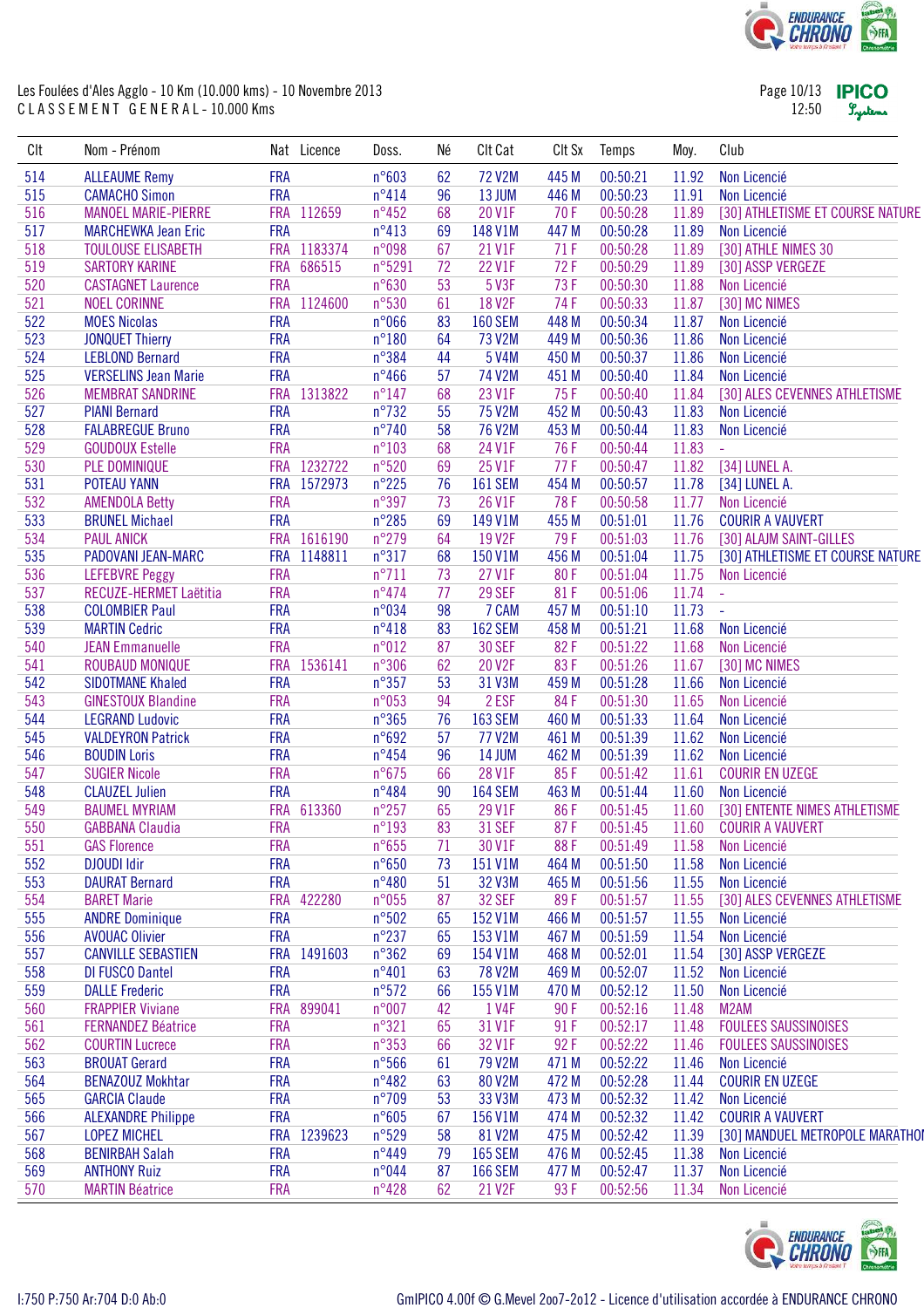![](_page_10_Picture_0.jpeg)

| Page 11/13 | <b>IPICC</b> |
|------------|--------------|
| 12:50      | Lystem       |

| CIt | Nom - Prénom                |            | Nat Licence  | Doss.           | Né | Clt Cat        | CIt Sx | Temps    | Moy.  | Club                              |
|-----|-----------------------------|------------|--------------|-----------------|----|----------------|--------|----------|-------|-----------------------------------|
| 571 | <b>CLEMENTE Thierry</b>     | <b>FRA</b> |              | $n^{\circ}265$  | 68 | 157 V1M        | 478 M  | 00:53:02 | 11.32 | <b>BOURDIC SPORT LOISIRS</b>      |
| 572 | <b>HOFFNUNG JEAN MICHEL</b> | <b>FRA</b> |              | n°363           | 64 | 82 V2M         | 479 M  | 00:53:02 | 11.31 | [30] ASSP VERGEZE                 |
| 573 | <b>SIMON Christophe</b>     | <b>FRA</b> |              | $n^{\circ}299$  | 69 | 158 V1M        | 480 M  | 00:53:04 | 11.31 | Non Licencié                      |
| 574 | RASSALLE JEAN-MICHEL        |            | FRA 1254376  | $n^{\circ}283$  | 50 | 34 V3M         | 481 M  | 00:53:13 | 11.28 | [30] BAGNOLS MARCOULE ATHLETISME  |
| 575 | <b>VILLARET BAPTISTE</b>    | <b>FRA</b> | 665366       | $n^{\circ}276$  | 94 | 15 ESM         | 482 M  | 00:53:15 | 11.27 | [30] ATHLETISME ET COURSE NATURE  |
| 576 | <b>SOL Emmanuel</b>         | <b>FRA</b> |              | $n^{\circ}118$  | 72 | 159 V1M        | 483 M  | 00:53:21 | 11.25 | Non Licencié                      |
| 577 | DROMACQUE BERNARD           |            | FRA 126470   | n°542           | 43 | 6 V4M          | 484 M  | 00:53:23 | 11.24 | [34] AC VALLEE DU SALAISON        |
| 578 | POULHON JULIEN              |            | FRA 429324   | $n^{\circ}448$  | 48 | 35 V3M         | 485 M  | 00:53:23 | 11.24 | [30] ATHLETISME ET COURSE NATURE  |
| 579 | <b>DELANNOY BERNADETTE</b>  |            | FRA 1123526  | $n^{\circ}150$  | 44 | 2 V4F          | 94F    | 00:53:25 | 11.23 | [30] ALES CEVENNES ATHLETISME     |
| 580 | <b>MASMEJEAN Thierry</b>    | <b>FRA</b> |              | n°010           | 66 | 160 V1M        | 486 M  | 00:53:25 | 11.23 | Non Licencié                      |
| 581 | <b>DARTY Olivier</b>        | <b>FRA</b> |              | $n^{\circ}318$  | 77 | <b>167 SEM</b> | 487 M  | 00:53:30 | 11.22 | Non Licencié                      |
| 582 | <b>SEGURA Gaël</b>          | <b>FRA</b> |              | $n^{\circ}468$  | 92 | <b>16 ESM</b>  | 488 M  | 00:53:31 | 11.21 | Non Licencié                      |
| 583 | <b>TURC Fabrice</b>         | <b>FRA</b> |              | $n^{\circ}277$  | 67 | 161 V1M        | 489 M  | 00:53:32 | 11.21 | Non Licencié                      |
| 584 | <b>CAUSSE Camille</b>       | <b>FRA</b> |              | $n^{\circ}296$  | 66 | 162 V1M        | 490 M  | 00:53:33 | 11.21 | Non Licencié                      |
| 585 | <b>LACROIX Louis</b>        | <b>FRA</b> |              | $n^{\circ}259$  | 47 | 36 V3M         | 491 M  | 00:53:34 | 11.20 | Non Licencié                      |
| 586 | <b>ROUSSET Alain</b>        | <b>FRA</b> |              | n°048           | 49 | 37 V3M         | 492 M  | 00:53:36 | 11.20 | <b>COURIR EN UZEGE</b>            |
| 587 | <b>JULLIE Jean Francois</b> | <b>FRA</b> |              | $n^{\circ}416$  | 67 | 163 V1M        | 493 M  | 00:53:37 | 11.19 | Non Licencié                      |
| 588 | <b>PASCAL Béatrice</b>      | <b>FRA</b> |              | $n^{\circ}312$  | 65 | 33 V1F         | 95F    | 00:53:40 | 11.18 | Non Licencié                      |
| 589 | <b>FANGIER Patrick</b>      | <b>FRA</b> |              | n°539           | 57 | 83 V2M         | 494 M  | 00:53:46 | 11.16 | Non Licencié                      |
| 590 | <b>REYNES FRANCOIS</b>      |            | FRA 1436304  | $n^{\circ}445$  | 44 | 7 V4M          | 495 M  | 00:53:59 | 11.12 | [30] ATHLETISME ET COURSE NATURE  |
| 591 | <b>BOUDIN Bruno</b>         | <b>FRA</b> |              | $n^{\circ}455$  | 68 | 164 V1M        | 496 M  | 00:54:01 | 11.11 | Non Licencié                      |
| 592 | <b>BARGETON Carole</b>      | <b>FRA</b> |              | $n^{\circ}527$  | 73 | 34 V1F         | 96F    | 00:54:05 | 11.09 | SAPEUR POMPIER ST AMBROIX         |
| 593 | <b>PANTEL Vincent</b>       | <b>FRA</b> |              | $n^{\circ}664$  | 83 | <b>168 SEM</b> | 497 M  | 00:54:18 | 11.05 | Non Licencié                      |
| 594 | PALADAN MONIQUE             |            | FRA 1402667  | n°380           | 67 | 35 V1F         | 97F    | 00:54:19 | 11.05 | [30] MC NIMES                     |
| 595 | <b>MONTET Julie</b>         | <b>FRA</b> |              | n°337           | 85 | 33 SEF         | 98F    | 00:54:22 | 11.04 | <b>DECATHLON ALES</b>             |
| 596 | <b>PRADIER Jean Paul</b>    | <b>FRA</b> |              | n°695           | 59 | 84 V2M         | 498 M  | 00:54:26 | 11.03 | Non Licencié                      |
| 597 | NOUGIER-ROMAN CHRISTINE     |            | FRA 1466080  | $n^{\circ}255$  | 73 | 36 V1F         | 99F    | 00:54:28 | 11.02 | [30] ALAJM SAINT-GILLES           |
| 598 | <b>VADANT Marie</b>         | <b>FRA</b> |              | $n^{\circ}230$  | 79 | <b>34 SEF</b>  | 100F   | 00:54:31 | 11.01 | Non Licencié                      |
| 599 | <b>RUIZ Emmanuel</b>        | <b>FRA</b> |              | $n^{\circ}625$  | 80 | <b>169 SEM</b> | 499 M  | 00:54:32 | 11.00 | Non Licencié                      |
| 600 | <b>NOBLET ZEVACO Emilie</b> | <b>FRA</b> |              | n°594           | 80 | <b>35 SEF</b>  | 101F   | 00:54:43 | 10.97 | Non Licencié                      |
| 601 | <b>COSTA Pierre</b>         | <b>FRA</b> |              | $n^{\circ}224$  | 66 | 165 V1M        | 500 M  | 00:54:45 | 10.96 | Non Licencié                      |
| 602 | <b>SIERRA JONATHAN</b>      |            | FRA 606274   | $n^{\circ}760$  | 55 | 85 V2M         | 501 M  | 00:54:46 | 10.96 | [30] ATHLETISME ET COURSE NATURE  |
| 603 | <b>BOUDIN Sandrine</b>      | <b>FRA</b> |              | $n^{\circ}533$  | 77 | <b>36 SEF</b>  | 102F   | 00:54:47 | 10.95 | Non Licencié                      |
| 604 | <b>PANNIER Laurianne</b>    | <b>FRA</b> |              | $n^{\circ}115$  | 80 | 37 SEF         | 103F   | 00:54:47 | 10.95 | Non Licencié                      |
| 605 | <b>FERMAUD JORDY</b>        |            | FRA 1572713  | $n^{\circ}163$  | 77 | <b>170 SEM</b> | 502 M  | 00:54:48 | 10.95 | [30] ATHLETISME ET COURSE NATURE  |
| 606 | <b>ELZIERE Lola</b>         | <b>FRA</b> |              | $n^{\circ}515$  | 92 | 3 ESF          | 104F   | 00:54:50 | 10.94 | Non Licencié                      |
| 607 | <b>CASTILLAN Laetitia</b>   | <b>FRA</b> |              | $n^{\circ}442$  | 89 | <b>38 SEF</b>  | 105F   | 00:54:51 | 10.94 | Non Licencié                      |
| 608 | <b>TAVARNER Patricia</b>    | <b>FRA</b> |              | n°036           | 67 | 37 V1F         | 106F   | 00:54:51 | 10.94 | Non Licencié                      |
| 609 | <b>COLLOCA Casimo</b>       | <b>FRA</b> |              | $n^{\circ}469$  | 62 | <b>86 V2M</b>  | 503 M  | 00:54:59 | 10.91 | Non Licencié                      |
| 610 | <b>PORTANIER Sandrine</b>   | <b>FRA</b> |              | $n^{\circ}253$  | 76 | <b>39 SEF</b>  | 107F   | 00:55:04 | 10.90 | Non Licencié                      |
| 611 | <b>CROCIANI EMMANUELLE</b>  | <b>FRA</b> | 1609284      | $n^{\circ}114$  | 74 | 38 V1F         | 108F   | 00:55:05 | 10.89 | [30] SAINT-CHRISTOL AC            |
| 612 | <b>DELL'ACQUA Loise</b>     | <b>FRA</b> |              | n°509           | 77 | 40 SEF         | 109F   | 00:55:09 | 10.88 | Non Licencié                      |
| 613 | <b>DENIZOT Roland</b>       | <b>FRA</b> |              | $n^{\circ}534$  | 46 | 38 V3M         | 504 M  | 00:55:10 | 10.88 | <b>SPIRIDON</b>                   |
| 614 | <b>DURAND Jean Luc</b>      | <b>FRA</b> |              | $n^{\circ}$ 747 | 58 | 87 V2M         | 505 M  | 00:55:19 | 10.85 | Non Licencié                      |
| 615 | ATO OLIVIER                 |            | FRA 1579274  | $n^{\circ}182$  | 82 | <b>171 SEM</b> | 506 M  | 00:55:21 | 10.84 | [30] MC NIMES                     |
| 616 | <b>ELDIN NATHALY</b>        |            | FRA 420037   | $n^{\circ}512$  | 66 | 39 V1F         | 110F   | 00:55:21 | 10.84 | [07] AC BOURG-ST-ANDEOL PIERRELAT |
| 617 | <b>BLANC Mireille</b>       |            | FRA 1239623  | $n^{\circ}507$  | 69 | 40 V1F         | 111F   | 00:55:26 | 10.82 | [30] MANDUEL METROPOLE MARATHOI   |
| 618 | <b>SOUCAILLE Fabien</b>     | <b>FRA</b> |              | $n^{\circ}258$  | 74 | 166 V1M        | 507 M  | 00:55:27 | 10.82 | Non Licencié                      |
| 619 | <b>DAL CERRO Christelle</b> | <b>FRA</b> |              | n°077           | 75 | 41 SEF         | 112F   | 00:55:34 | 10.80 | <b>VCSSP SECTION TRIATHLON</b>    |
| 620 | <b>MILLOT Chantal</b>       | <b>FRA</b> |              | $n^{\circ}215$  | 53 | 6 V3F          | 113 F  | 00:55:43 | 10.77 | Non Licencié                      |
| 621 | <b>CAPLETTE Cecile</b>      | <b>FRA</b> |              | $n^{\circ}707$  | 79 | 42 SEF         | 114 F  | 00:55:56 | 10.73 | <b>COURIR A VAUVERT</b>           |
| 622 | <b>RAYNAL PERRINE</b>       |            | FRA 1186896  | $n^{\circ}559$  | 86 | 43 SEF         | 115F   | 00:55:56 | 10.73 | [48] ATHLETISME LOZERE            |
| 623 | D"HARBOULLÉ Jacques         |            | FRA 12133083 | n°072           | 43 | 8 V4M          | 508 M  | 00:56:18 | 10.66 | <b>COURIR A VAUVERT</b>           |
| 624 | <b>BROS Jean Jacques</b>    | <b>FRA</b> |              | n°074           | 58 | 88 V2M         | 509 M  | 00:56:30 | 10.62 | Non Licencié                      |
| 625 | <b>BOUZERMANI Nassera</b>   | <b>FRA</b> |              | $n^{\circ}481$  | 67 | 41 V1F         | 116 F  | 00:56:38 | 10.59 | <b>COURIR EN UZEGE</b>            |
| 626 | <b>MAURINES ANDRE</b>       |            | FRA 319325   | $n^{\circ}341$  | 40 | 9 V4M          | 510 M  | 00:56:40 | 10.59 | [30] MC NIMES                     |
| 627 | <b>VIALA Laurent</b>        | <b>FRA</b> |              | $n^{\circ}246$  | 66 | 167 V1M        | 511 M  | 00:56:41 | 10.59 | Non Licencié                      |

![](_page_10_Picture_4.jpeg)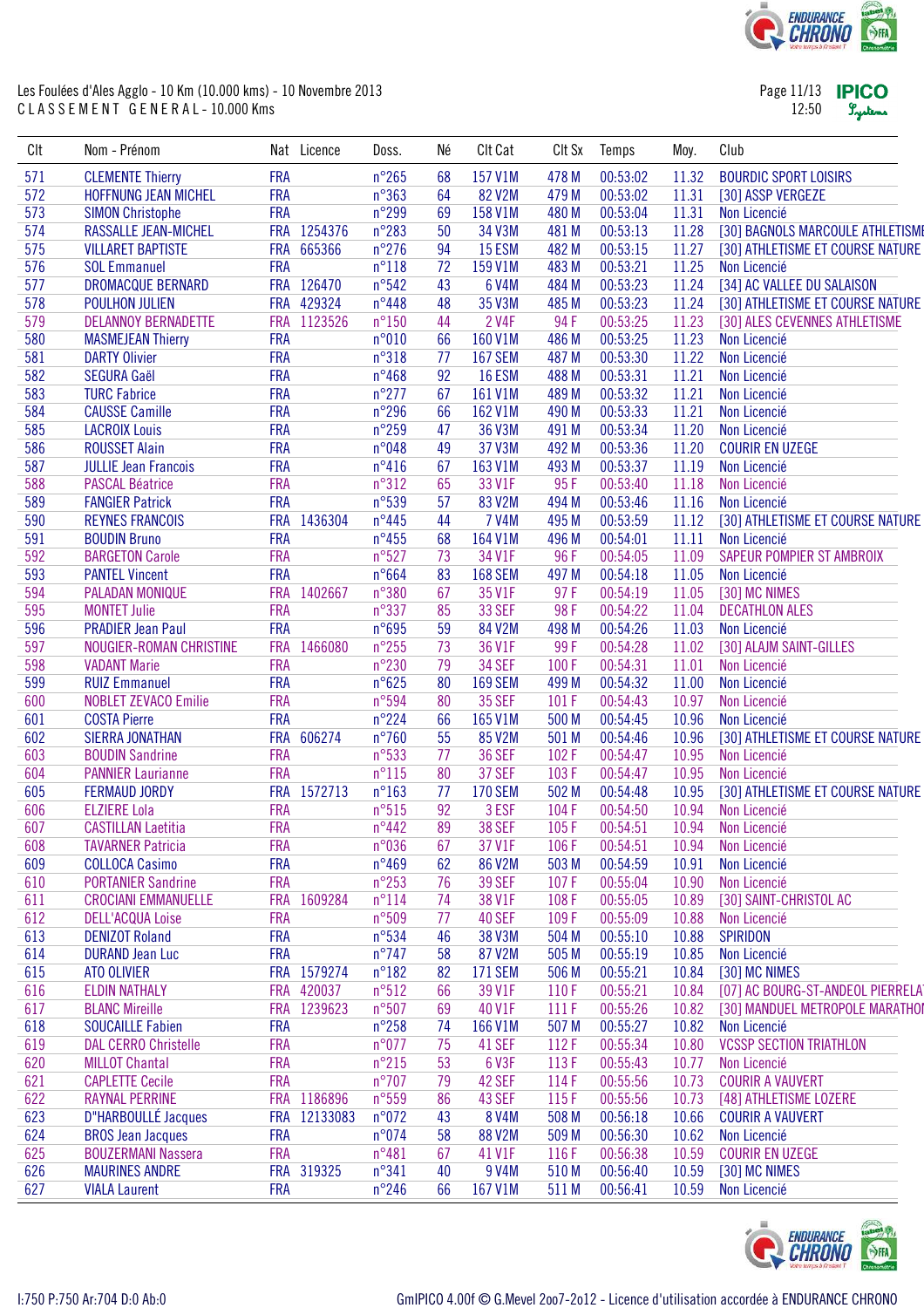![](_page_11_Picture_0.jpeg)

Page 12/13 **IPICO** 12:50 Lystems

| CIt | Nom - Prénom                 |            | Nat Licence | Doss.           | Né | Clt Cat        | CIt Sx | Temps    | Moy.  | Club                              |
|-----|------------------------------|------------|-------------|-----------------|----|----------------|--------|----------|-------|-----------------------------------|
| 628 | <b>COLIN Olivier</b>         | <b>FRA</b> |             | $n^{\circ}$ 759 | 69 | 168 V1M        | 512 M  | 00:56:50 | 10.56 | Non Licencié                      |
| 629 | <b>CAPELLE Bernard</b>       | <b>FRA</b> |             | $n^{\circ}$ 736 | 46 | 39 V3M         | 513 M  | 00:56:59 | 10.53 | Non Licencié                      |
| 630 | <b>DERVIN-RECUZE Muriel</b>  | <b>FRA</b> |             | $n^{\circ}475$  | 66 | 42 V1F         | 117F   | 00:57:00 | 10.53 | Non Licencié                      |
| 631 | <b>DUCOROY Franck</b>        |            | FRA 1539314 | n°068           | 65 | 169 V1M        | 514 M  | 00:57:05 | 10.51 | <b>RIBERAL AC</b>                 |
| 632 | <b>SCHERNO Helene</b>        | <b>FRA</b> |             | $n^{\circ}185$  | 41 | 3 V4F          | 118F   | 00:57:06 | 10.51 | Non Licencié                      |
| 633 | <b>ROCHETTE Martial</b>      | <b>FRA</b> |             | $n^{\circ}233$  | 71 | 170 V1M        | 515 M  | 00:57:11 | 10.50 | Non Licencié                      |
| 634 | <b>REY KARYNE</b>            |            | FRA 1591826 | n°330           | 77 | 44 SEF         | 119F   | 00:57:11 | 10.49 | [34] MONTPELLIER AGGLO ATHLETIC M |
| 635 | <b>VERRIER Laetitia</b>      | <b>FRA</b> |             | $n^{\circ}601$  | 84 | 45 SEF         | 120F   | 00:57:12 | 10.49 | Non Licencié                      |
| 636 | SIARKIEWIEZ Jonathan         | <b>FRA</b> |             | $n^{\circ}574$  | 83 | <b>172 SEM</b> | 516 M  | 00:57:13 | 10.49 | Non Licencié                      |
| 637 | <b>VERRIER Guy</b>           | <b>FRA</b> |             | n°602           | 55 | 89 V2M         | 517 M  | 00:57:13 | 10.49 | Non Licencié                      |
| 638 | <b>SMIDEREN Aline</b>        | <b>FRA</b> |             | $n^{\circ}654$  | 79 | 46 SEF         | 121 F  | 00:57:14 | 10.49 | <b>JOG IN NATURE TAVEL</b>        |
|     |                              | <b>FRA</b> |             | $n^{\circ}674$  |    |                |        |          |       |                                   |
| 639 | <b>MERCIER Bruno</b>         |            |             |                 | 66 | 171 V1M        | 518 M  | 00:57:16 | 10.48 | <b>COURIR A ST FLOUR</b>          |
| 640 | <b>MARTIN Olivier</b>        | <b>FRA</b> |             | $n^{\circ}203$  | 80 | <b>173 SEM</b> | 519 M  | 00:57:17 | 10.48 | Non Licencié                      |
| 641 | <b>CANVILLE VALERIE</b>      |            | FRA 1399401 | n°378           | 71 | 43 V1F         | 122F   | 00:57:17 | 10.48 | [30] ASSP VERGEZE                 |
| 642 | <b>NISSARD Vincent</b>       | <b>FRA</b> |             | n°579           | 73 | 172 V1M        | 520 M  | 00:57:17 | 10.48 | <b>COURIR A VAUVERT</b>           |
| 643 | <b>CHARBONNIER ALAIN</b>     |            | FRA 1431145 | n°612           | 55 | 90 V2M         | 521 M  | 00:57:30 | 10.44 | [30] ENTENTE NIMES ATHLETISME     |
| 644 | <b>GOUDARD Maryse</b>        | <b>FRA</b> |             | n°348           | 42 | 4 V4F          | 123F   | 00:57:40 | 10.41 | ASS COUREURS DE ST GEORGES        |
| 645 | <b>SAVARY Alain</b>          | <b>FRA</b> |             | n°598           | 50 | 40 V3M         | 522 M  | 00:58:02 | 10.34 | Non Licencié                      |
| 646 | <b>BRUNEL Isabelle</b>       | <b>FRA</b> |             | $n^{\circ}286$  | 71 | 44 V1F         | 124F   | 00:58:08 | 10.32 | <b>COURIR A VAUVERT</b>           |
| 647 | <b>DESHONS Didier</b>        | <b>FRA</b> |             | $n^{\circ}$ 757 | 55 | 91 V2M         | 523 M  | 00:58:11 | 10.31 | Non Licencié                      |
| 648 | <b>PLOUVIER Karine</b>       |            | FRA 1622154 | n°609           | 67 | 45 V1F         | 125F   | 00:58:23 | 10.28 | [30] ROCHEFORT SPORT ATHLETISME   |
| 649 | <b>GONZALEZ Mickael</b>      | <b>FRA</b> |             | $n^{\circ}496$  | 94 | 17 ESM         | 524 M  | 00:58:36 | 10.24 | <b>ARTE SUAVE</b>                 |
| 650 | <b>COLSON Pascal</b>         | <b>FRA</b> |             | n°319           | 71 | 173 V1M        | 525 M  | 00:58:39 | 10.23 | <b>COURIR A VAUVERT</b>           |
| 651 | <b>RABETTE Fabien</b>        | <b>FRA</b> |             | $n^{\circ}450$  | 64 | 92 V2M         | 526 M  | 00:58:54 | 10.19 | Non Licencié                      |
| 652 | <b>CHARRAS Catherine</b>     | <b>FRA</b> |             | $n^{\circ}437$  | 44 | 5 V4F          | 126 F  | 00:59:00 | 10.17 | Non Licencié                      |
| 653 | <b>CRISTIANO Alain</b>       | <b>FRA</b> |             | $n^{\circ}407$  | 52 | 41 V3M         | 527 M  | 00:59:19 | 10.12 | Non Licencié                      |
| 654 | <b>MARTINEZ Didier</b>       | <b>FRA</b> |             | $n^{\circ}456$  | 64 | 93 V2M         | 528 M  | 00:59:37 | 10.07 | Non Licencié                      |
| 655 | <b>MICOTS Yves</b>           | <b>FRA</b> |             | n°694           | 56 | 94 V2M         | 529 M  | 00:59:37 | 10.07 | Non Licencié                      |
| 656 | <b>WAWER Vincent</b>         | <b>FRA</b> |             | $n^{\circ}525$  | 63 | 95 V2M         | 530 M  | 00:59:40 | 10.06 | Non Licencié                      |
| 657 | <b>DESBROSSES Valerie</b>    | <b>FRA</b> |             | $n^{\circ}575$  | 70 | 46 V1F         | 127 F  | 00:59:40 | 10.06 | Non Licencié                      |
| 658 | <b>SOULAS Georges</b>        |            | FRA 356355  | $n^{\circ}157$  | 37 | 10 V4M         | 531 M  | 00:59:46 | 10.04 | [30] ALES CEVENNES ATHLETISME     |
| 659 | <b>ALBI MONIQUE</b>          |            | FRA 1295722 | $n^{\circ}750$  | 58 | <b>22 V2F</b>  | 128F   | 00:59:51 | 10.03 | [30] MC NIMES                     |
| 660 | <b>BARET Evelyne</b>         |            | FRA 1123487 | n°020           | 54 | <b>7 V3F</b>   | 129F   | 00:59:58 | 10.01 | [30] ALES CEVENNES ATHLETISME     |
| 661 | <b>DEFRANCE Jean Luc</b>     | <b>FRA</b> |             | $n^{\circ}406$  | 66 | 174 V1M        | 532 M  | 01:00:30 | 9.92  | Non Licencié                      |
|     |                              |            | 1349664     |                 | 60 |                |        |          |       | [69] ATHLETIC CLUB TASSIN         |
| 662 | <b>NAIZOT ANELLA</b>         | <b>FRA</b> |             | n°619           |    | 23 V2F         | 130 F  | 01:00:31 | 9.92  |                                   |
| 663 | <b>NICOLAS Lorene</b>        | <b>FRA</b> |             | n°058           | 88 | 47 SEF         | 131 F  | 01:00:38 | 9.90  | u,                                |
| 664 | <b>HERRERO Julie</b>         | <b>FRA</b> |             | $n^{\circ}280$  | 84 | 48 SEF         | 132 F  | 01:01:00 | 9.84  | Non Licencié                      |
| 665 | <b>DEVELTER Christophe</b>   | <b>FRA</b> |             | $n^{\circ}528$  | 69 | 175 V1M        | 533 M  | 01:01:01 | 9.83  | SAPEUR POMPIER ST AMBROIX         |
| 666 | <b>REY Michel</b>            | <b>FRA</b> |             | n°091           | 58 | 96 V2M         | 534 M  | 01:01:03 | 9.83  | Non Licencié                      |
| 667 | <b>MAURIN Pascal</b>         | <b>FRA</b> |             | $n^{\circ}719$  | 60 | 97 V2M         | 535 M  | 01:01:25 | 9.77  | Non Licencié                      |
| 668 | <b>BOS Fabrice</b>           | <b>FRA</b> |             | $n^{\circ}420$  | 74 | 176 V1M        | 536 M  | 01:01:26 | 9.77  | Non Licencié                      |
| 669 | <b>HILLAIRE Richard</b>      |            | FRA 1290987 | n°019           | 57 | 98 V2M         | 537 M  | 01:01:26 | 9.77  | [30] ALES CEVENNES ATHLETISME     |
| 670 | <b>FELGEIROLLES LYDIA</b>    | <b>FRA</b> | 460090      | $n^{\circ}136$  | 57 | 24 V2F         | 133 F  | 01:01:26 | 9.77  | [30] ALES CEVENNES ATHLETISME     |
| 671 | <b>FELGEIROLLES REMY</b>     |            | FRA 170976  | $n^{\circ}135$  | 55 | 99 V2M         | 538 M  | 01:01:26 | 9.77  | [30] ALES CEVENNES ATHLETISME     |
| 672 | <b>VIGNAL Josian</b>         | <b>FRA</b> |             | n°503           | 54 | 42 V3M         | 539 M  | 01:01:26 | 9.77  | [30] ASSP VERGEZE                 |
| 673 | TANGHE JEAN-PHILIPPE         |            | FRA 1402670 | n°369           | 70 | 177 V1M        | 540 M  | 01:01:26 | 9.77  | [30] MC NIMES                     |
| 674 | <b>COIN JEAN-MARC</b>        | <b>FRA</b> | 1450393     | n°349           | 66 | 178 V1M        | 541 M  | 01:01:26 | 9.77  | [30] ATHLETISME ET COURSE NATURE  |
| 675 | <b>GERENTE Josiane</b>       | <b>FRA</b> |             | $n^{\circ}425$  | 58 | 25 V2F         | 134 F  | 01:01:40 | 9.73  | Non Licencié                      |
| 676 | <b>GERENTE Isabelle</b>      | <b>FRA</b> |             | n°041           | 71 | 47 V1F         | 135F   | 01:01:40 | 9.73  | LES GAZELLES DU 15EME             |
| 677 | <b>VIAL Isabelle</b>         | <b>FRA</b> |             | $n^{\circ}514$  | 65 | 48 V1F         | 136 F  | 01:01:47 | 9.71  | Non Licencié                      |
| 678 | <b>PEREZ Ludivine</b>        | <b>FRA</b> |             | $n^{\circ}351$  | 81 | 49 SEF         | 137 F  | 01:01:49 | 9.71  | Non Licencié                      |
| 679 | <b>MAURICE JEAN-FERNAND</b>  | <b>FRA</b> |             | n°374           | 34 | 1 V5M          | 542 M  | 01:02:14 | 9.64  | <b>SPIRIDON</b>                   |
| 680 | <b>MICALEF Severine</b>      | <b>FRA</b> |             | n°638           | 74 | 49 V1F         | 138 F  | 01:02:27 | 9.61  | Non Licencié                      |
| 681 | <b>PLIPET Odile</b>          | <b>FRA</b> |             | n°459           | 54 | 8 V3F          | 139F   | 01:02:39 | 9.58  | Non Licencié                      |
| 682 | <b>RATINAUD Christophe</b>   | <b>FRA</b> |             | $n^{\circ}360$  | 77 | <b>174 SEM</b> | 543 M  | 01:02:52 | 9.54  | Non Licencié                      |
| 683 | <b>HUMBERT Johanna</b>       | <b>FRA</b> |             | $n^{\circ}632$  | 74 | 50 V1F         | 140 F  | 01:03:21 | 9.47  | Non Licencié                      |
| 684 | <b>PERCHERON Jean-Pierre</b> | <b>FRA</b> |             | $n^{\circ}260$  | 50 | 43 V3M         | 544 M  | 01:03:28 | 9.46  | Non Licencié                      |
|     |                              |            |             |                 |    |                |        |          |       |                                   |

![](_page_11_Picture_4.jpeg)